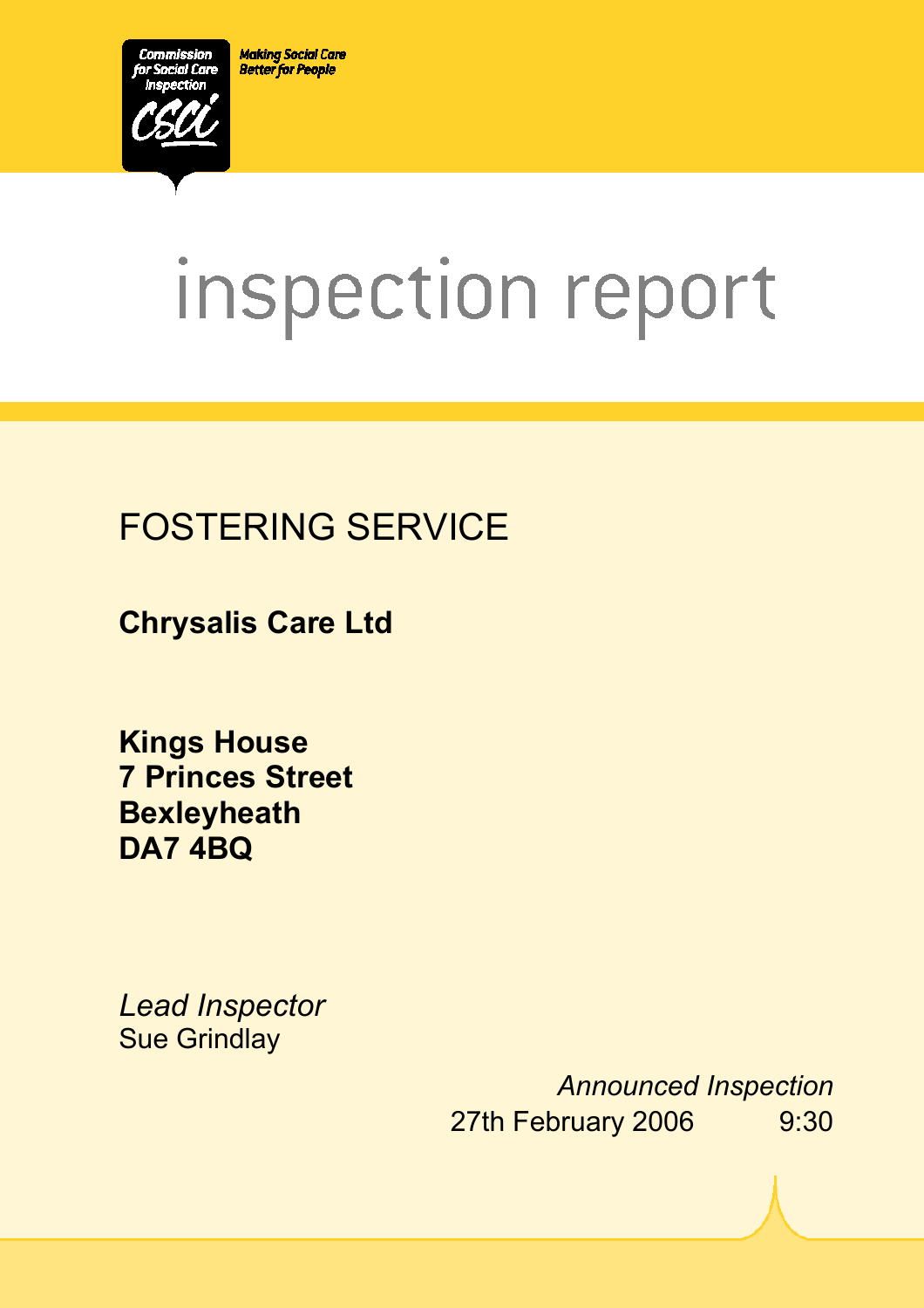The Commission for Social Care Inspection aims to:

- Put the people who use social care first
- Improve services and stamp out bad practice
- Be an expert voice on social care
- Practise what we preach in our own organisation

| <b>Reader Information</b> |                                                                                                                                                                                                              |  |
|---------------------------|--------------------------------------------------------------------------------------------------------------------------------------------------------------------------------------------------------------|--|
| Document Purpose          | <b>Inspection Report</b>                                                                                                                                                                                     |  |
| Author                    | <b>CSCI</b>                                                                                                                                                                                                  |  |
| Audience                  | <b>General Public</b>                                                                                                                                                                                        |  |
| Further copies from       | 0870 240 7535 (telephone order line)                                                                                                                                                                         |  |
| Copyright                 | This report is copyright Commission for Social<br>Care Inspection (CSCI) and may only be used<br>in its entirety. Extracts may not be used or<br>reproduced without the express permission of<br><b>CSCI</b> |  |
| Internet address          | www.csci.org.uk                                                                                                                                                                                              |  |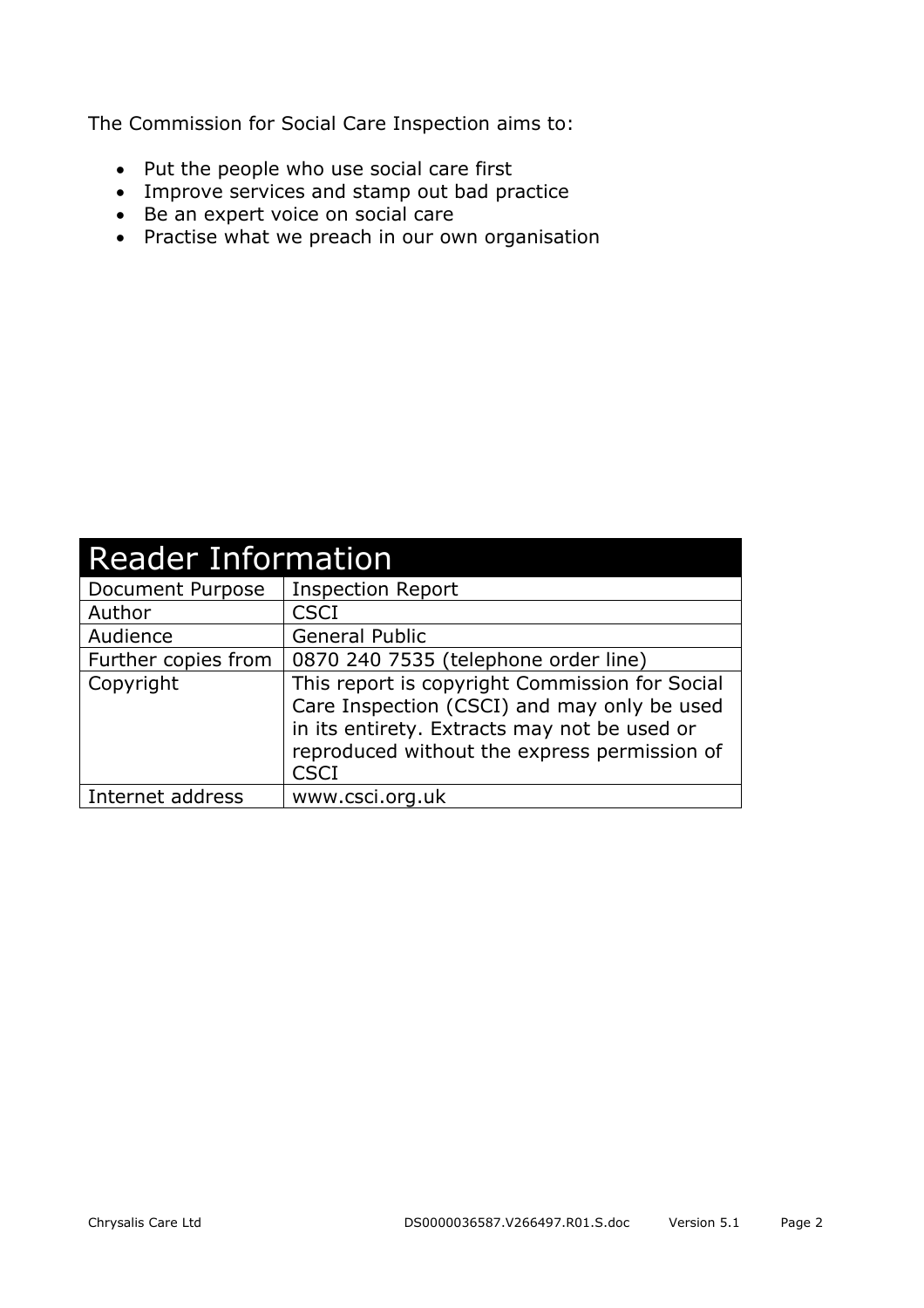This is a report of an inspection to assess whether services are meeting the needs of people who use them. The legal basis for conducting inspections is the Care Standards Act 2000 and the relevant National Minimum Standards for this establishment are those for *Fostering Services.* They can be found at www.dh.gov.uk or obtained from The Stationery Office (TSO) PO Box 29, St Crispins, Duke Street, Norwich, NR3 1GN. Tel: 0870 600 5522. Online ordering: www.tso.co.uk/bookshop

*Every Child Matters,* outlined the government's vision for children's services and formed the basis of the Children Act 2004. It provides a framework for inspection so that children's services should be judged on their contribution to the outcomes considered essential to wellbeing in childhood and later life. Those outcomes are:

- Being healthy
- Staying safe
- Enjoying and achieving
- Making a contribution; and
- Achieving economic wellbeing.

In response, the Commission for Social Care Inspection has re-ordered the national minimum standards for children's services under the five outcomes, for reporting purposes. A further section has been created under 'Management' to cover those issues that will potentially impact on all the outcomes above.

Copies of *Every Child Matters* and *The Children Act 2004* are available from The Stationery Office as above

This report is a public document. Extracts may not be used or reproduced without the prior permission of the Commission for Social Care Inspection.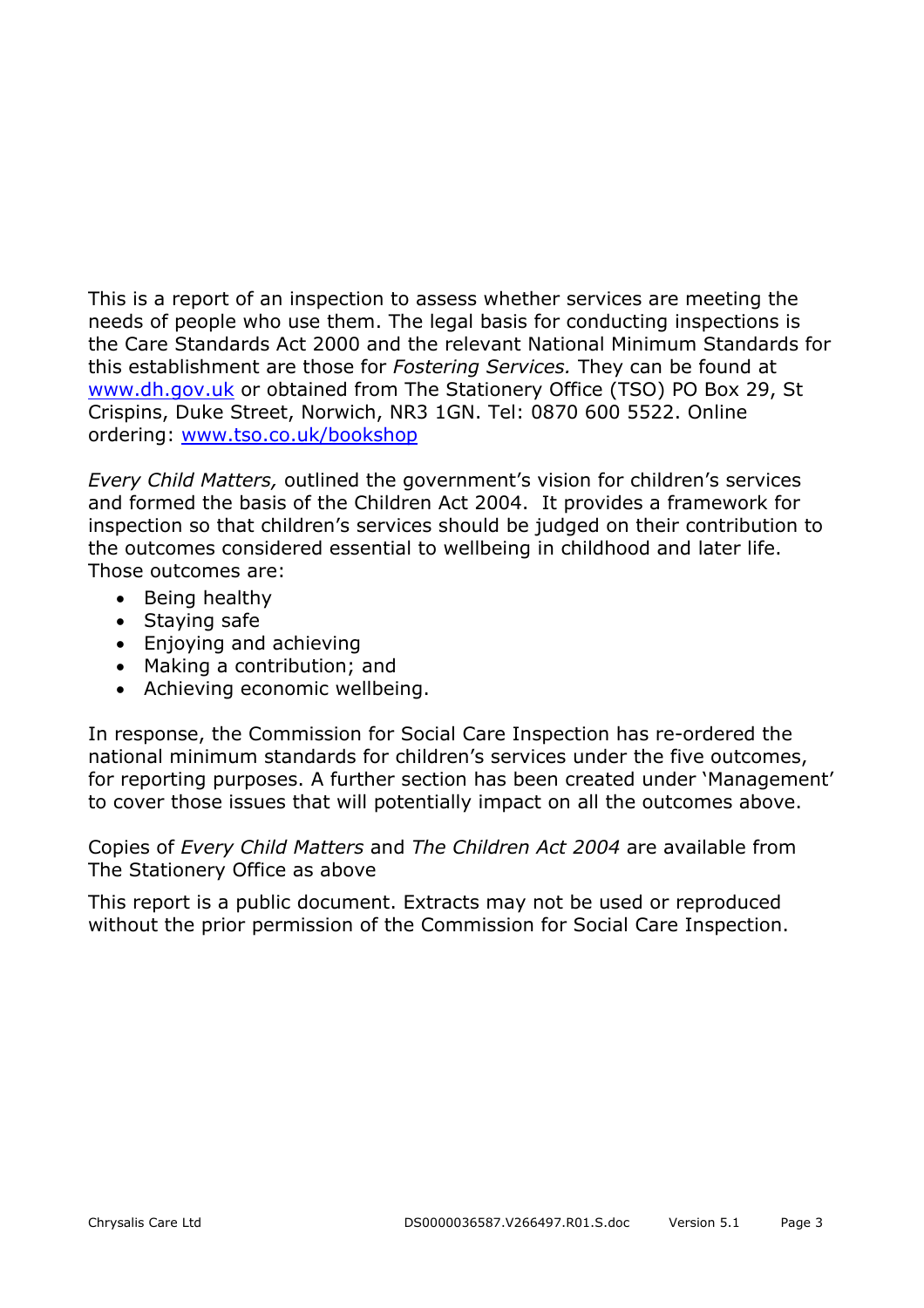# **SERVICE INFORMATION**

| <b>Name of service</b>                                              | Chrysalis Care Ltd                                        |
|---------------------------------------------------------------------|-----------------------------------------------------------|
| <b>Address</b>                                                      | Kings House<br>7 Princes Street<br>Bexleyheath<br>DA7 4BQ |
| <b>Telephone number</b>                                             | 0845 230 6656                                             |
| <b>Fax number</b>                                                   | 020 8304 3042                                             |
| <b>Email address</b>                                                |                                                           |
| <b>Provider Web address</b>                                         |                                                           |
| <b>Name of registered</b><br>provider(s)/company<br>(if applicable) | Chrysalis Care Ltd                                        |
| <b>Name of registered</b><br>manager (if applicable)                |                                                           |
| <b>Type of registration</b>                                         | <b>Fostering Agencies</b>                                 |
| $\mathbf{r}$ $\mathbf{r}$                                           |                                                           |

**Category(ies) of registration, with number of places**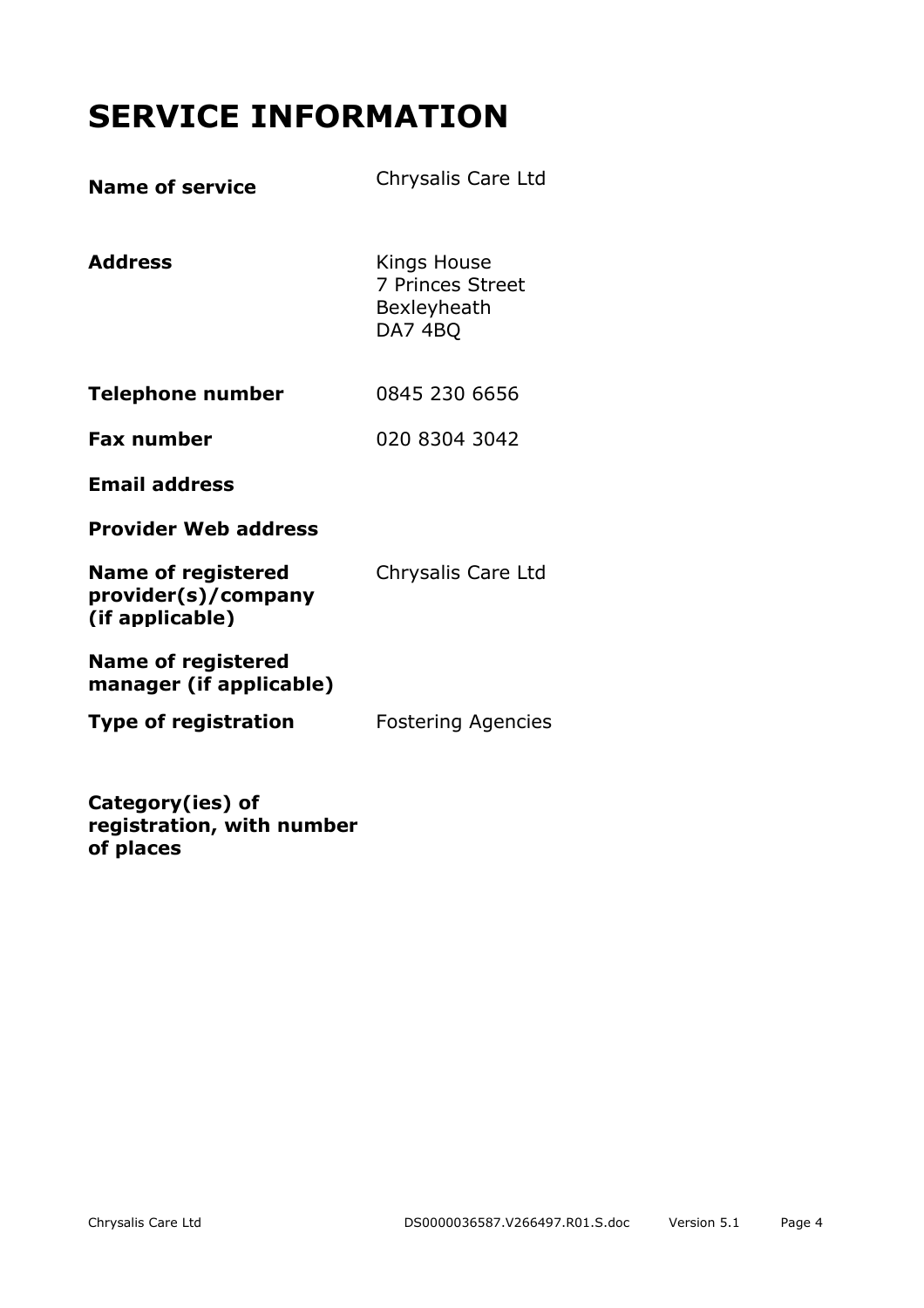# **SERVICE INFORMATION**

#### **Conditions of registration:**

**Date of last inspection** 24th January 2005

#### **Brief Description of the Service:**

Chrysalis Care is an independent fostering agency that recruits and trains foster carers in Kent, Essex, Luton and the London area. Chrysalis Care aims to transform the lives of children and young people through providing them with trained, supported and committed foster carers. The agency places children for a large number of London boroughs. It has a Children's Service that supports carers and offers individual packages of work with children to help them reach their potential.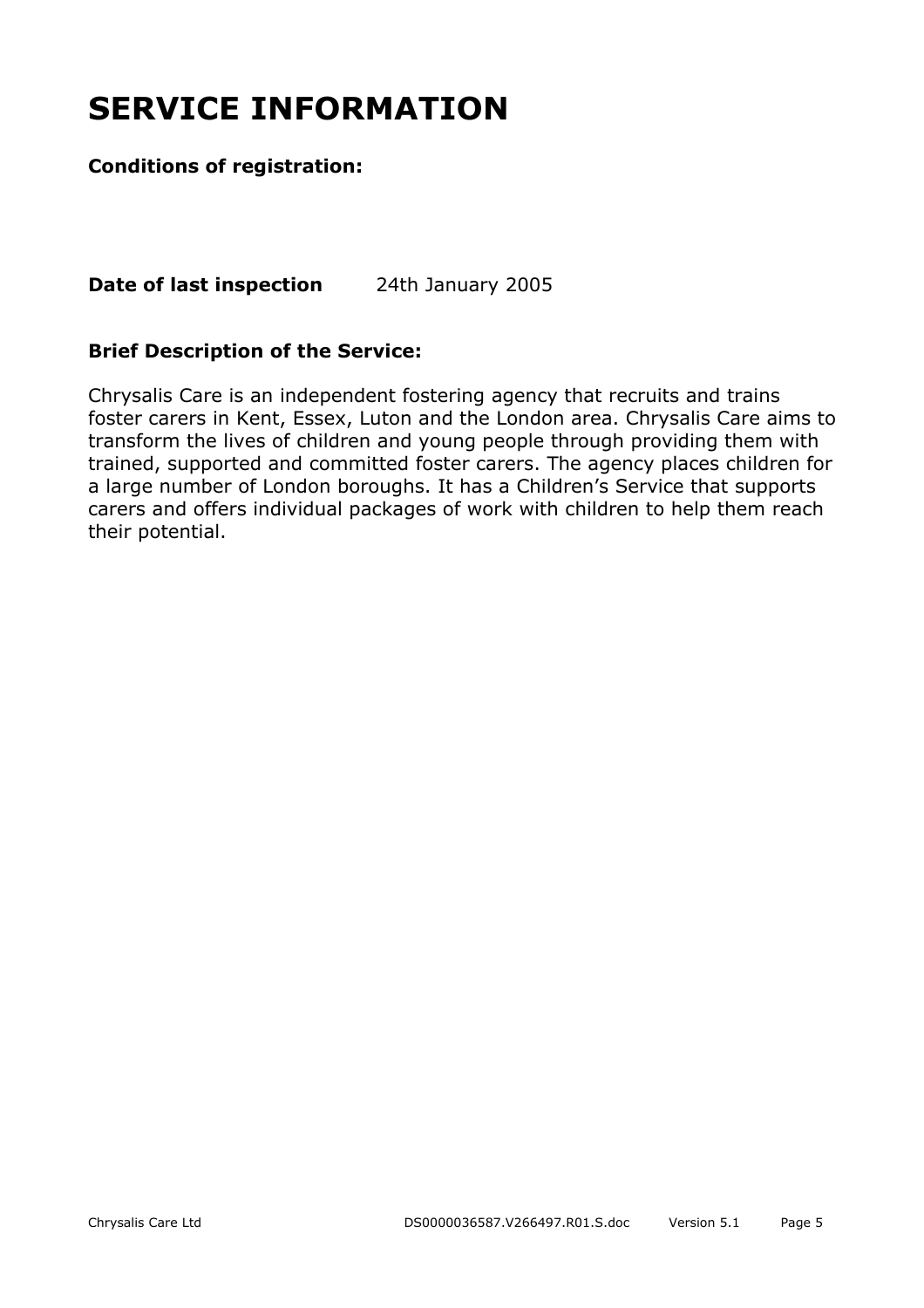# **SUMMARY**

This is an overview of what the inspector found during the inspection.

This was the second announced annual inspection in the agency's new premises in Bexleyheath. The inspection was conducted over two days, with additional time spent attending the Fostering Panel and visiting three foster carers in their own homes. The Director and a number of staff members were interviewed, and documents looked at included foster carer files, children's files, personnel files, complaints and incident records. A pre-inspection questionnaire was completed and copies of new forms and updated policies, as well as lists of carers was produced in good time before the inspection. Questionnaires were returned from two foster carers and seven young people. Two placing social workers were spoken to over the telephone.

#### **What the service does well:**

Chrysalis Care sets a marker for its professionalism and this is reflected in the eye-catching commercially produced leaflets that convey the agency's message in an attractive and dynamic way. The agency is run in a professional way with the needs of looked after children of paramount consideration. The Children's Services offers a particularly valuable service to carers and children. Foster carers are well trained and supported by skilled and experienced staff.

#### **What has improved since the last inspection?**

The management of the service has been simplified, and staff are adjusting to their new roles. A period of growth has meant that the pool of carers has increased, and this enables the agency to offer choice to local authorities seeking placements. The redesigned monthly report enables carers and placing social workers to maintain a detailed record of health and educational progress.

#### **What they could do better:**

The agency should continue to press local authorities for information about children placed with their carers. Health and safety considerations must be more than a tick-box exercise, and the broader ramifications such as space to play should be discussed with carers.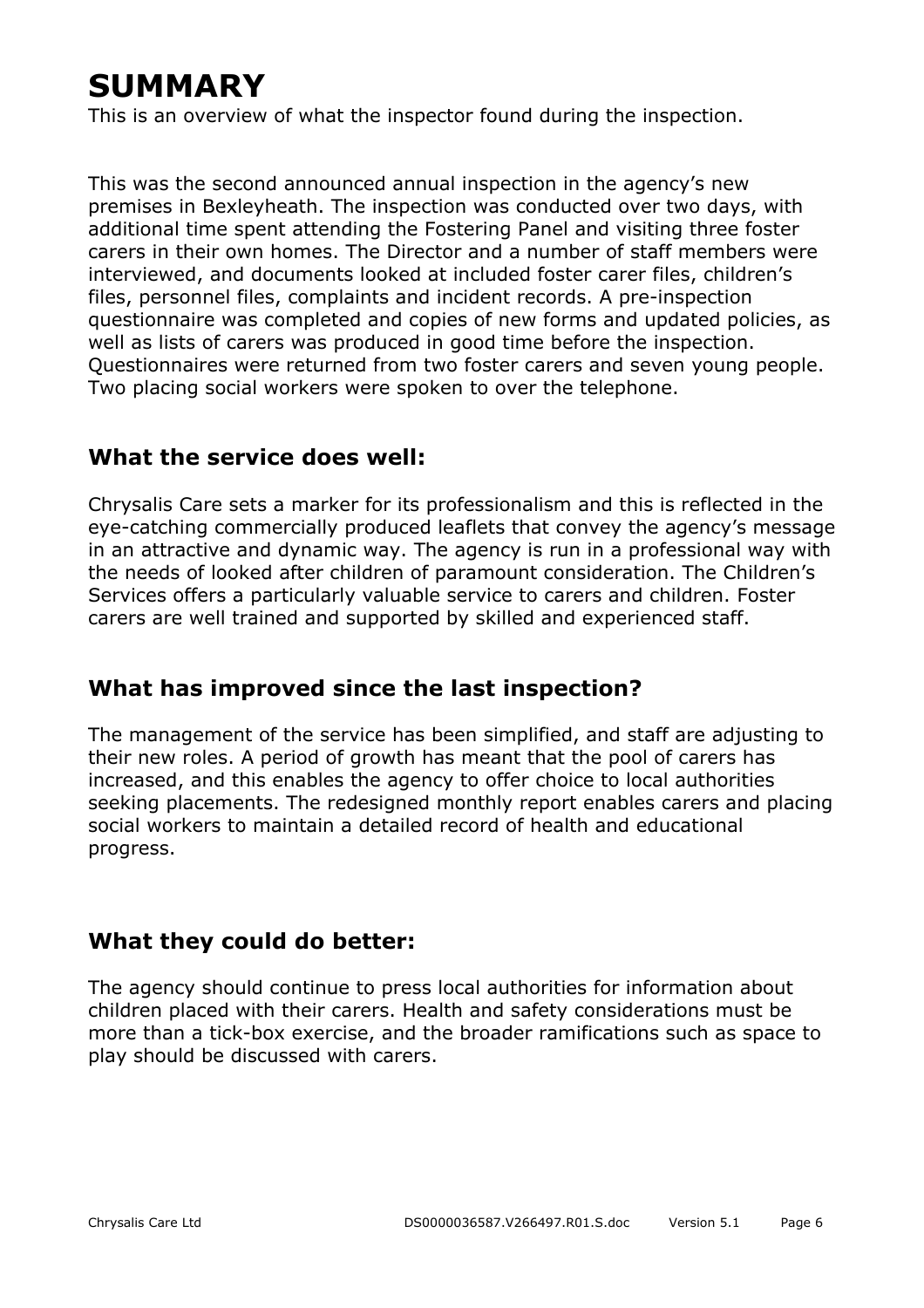Please contact the provider for advice of actions taken in response to this inspection.

The report of this inspection is available from enquiries@csci.gsi.gov.uk or by contacting your local CSCI office.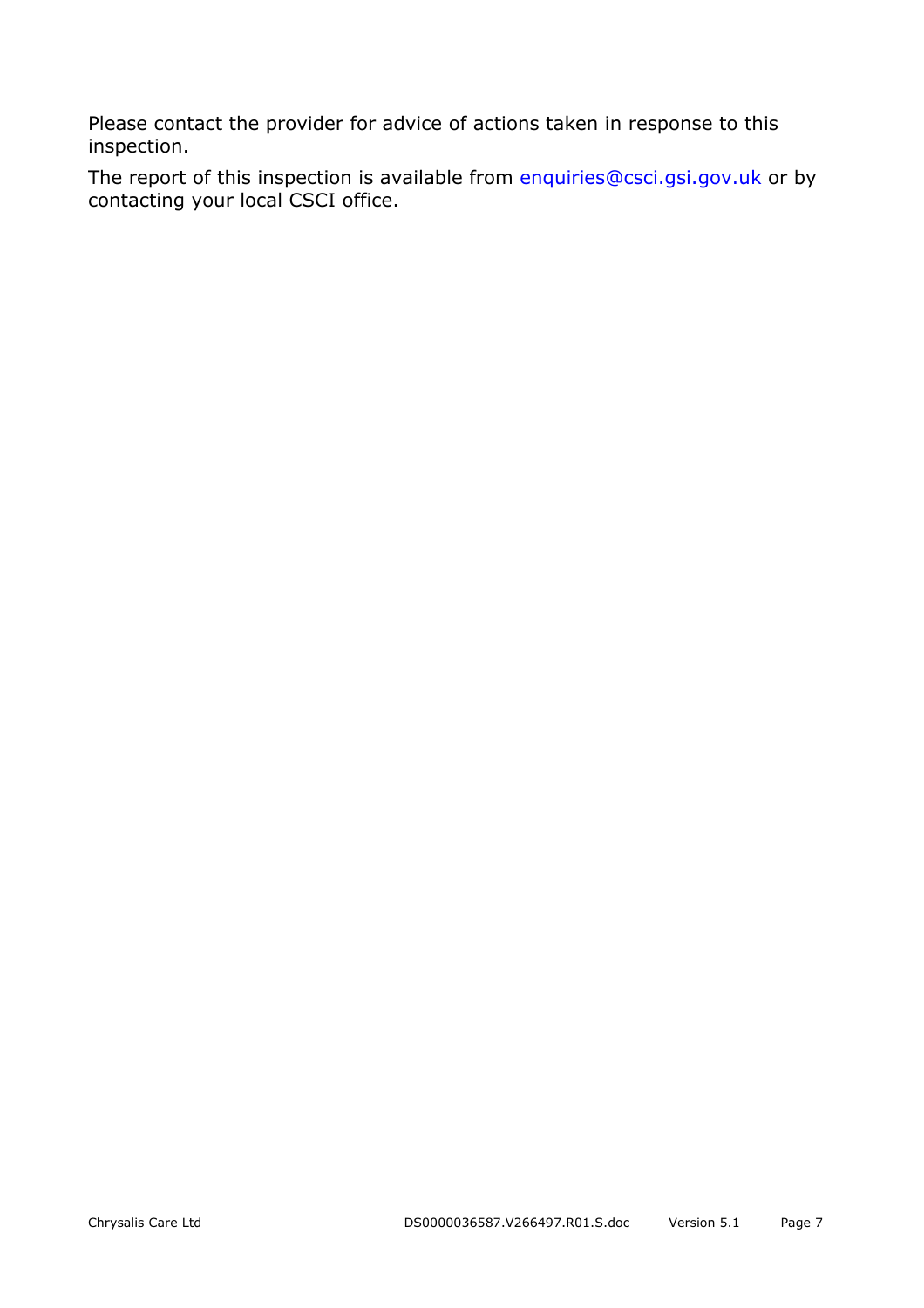# **DETAILS OF INSPECTOR FINDINGS**

## **CONTENTS**

| Being Healthy                                           |
|---------------------------------------------------------|
| <b>Staying Safe</b>                                     |
| Enjoying and Achieving                                  |
| Making a Positive Contribution                          |
| Achieving Economic Wellbeing                            |
| Management                                              |
| Scoring of Outcomes                                     |
| Statutory Requirements Identified During the Inspection |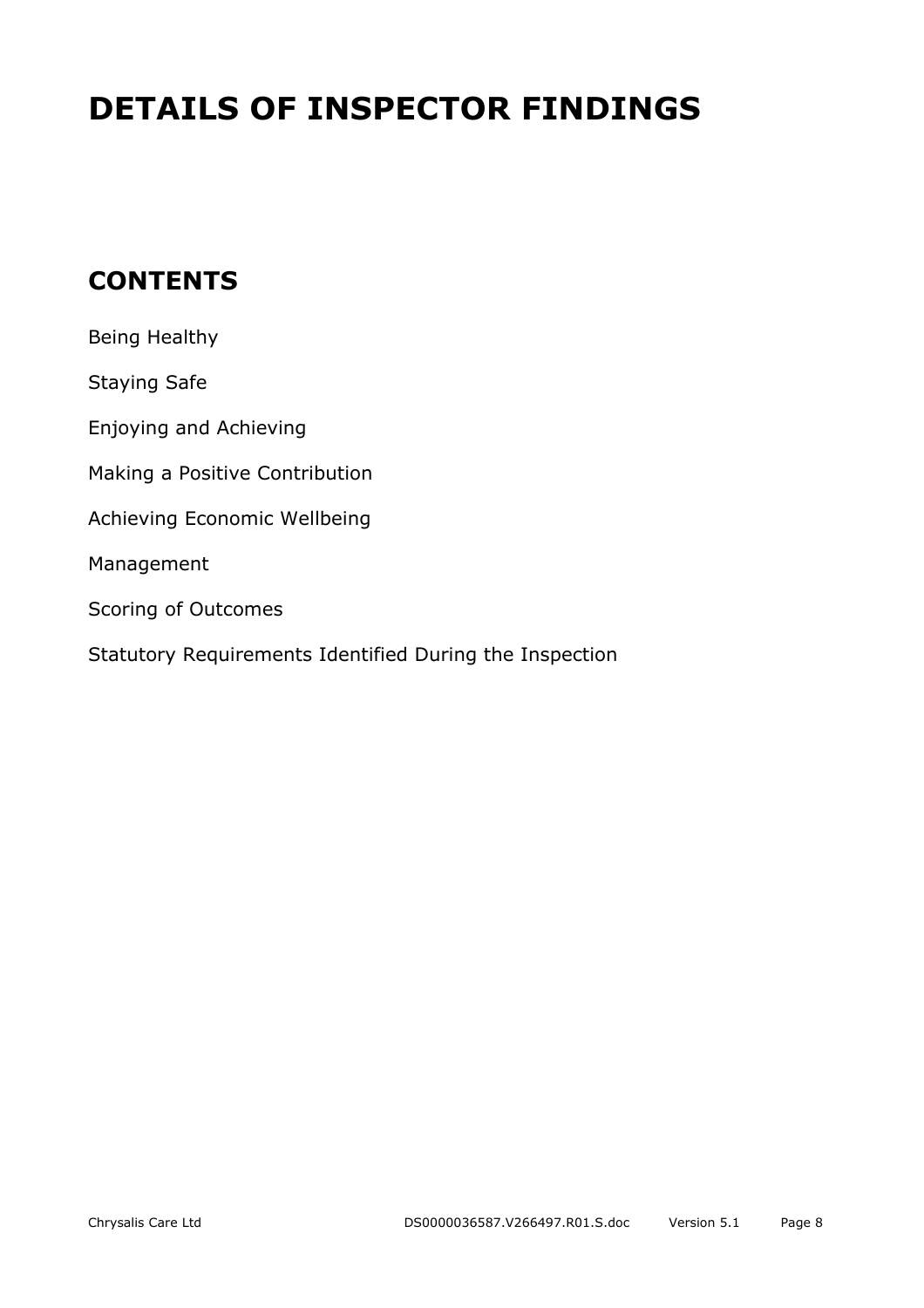## **Being Healthy**

#### **The intended outcome for this Standard is:**

• The fostering service promotes the health and development of children.(NMS 12)

#### **The Commission considers Standard 12 the key standard to be inspected at least once during a 12 month period.**

#### **JUDGEMENT – we looked at the outcome for Standard:**

12

Chrysalis Care puts a high priority on the health needs of children and young people in its care

#### **EVIDENCE:**

**Standard 12** The agency puts an emphasis on promoting the health of looked after children. Carers had been proactive in registering children with a G.P, optician and dentist soon after placement. One carer had also tackled a child's bedwetting by attending appointments at the enuresis clinic. Carers had clearly given children the opportunity to have a healthy lifestyle, and children reported activities such as horse riding and ice-skating. Five out of the seven young people who responded to the questionnaire said in answer to a question about food in the foster home, *"It's great"*. The Children's Services is putting on a sex education day. One carer said that she would not take a child who was HIV positive. It was explained that this might not be known at the point of placement, and safer caring practice must be observed with all bodily fluids. This had clearly not been raised as part of the assessment process. The redesigned carers' monthly report now includes dates of medical checks, illnesses and accidents. It demands that carers observe their young person for signs of emotional ill health, drugs or alcohol misuse. Four children's files were looked at. None of the files had medical consent. On one the information sheet on health asks, 'Does the foster carer have medical consent?' It says yes, but medical consent was not seen on the file nor on a visit to the foster home. There was evidence on files that local authority placing social workers had been asked to provide Looked After Children paperwork, often to no avail. This was subject of a requirement at the last inspection, and is unfortunately renewed this year **(Requirement 1).**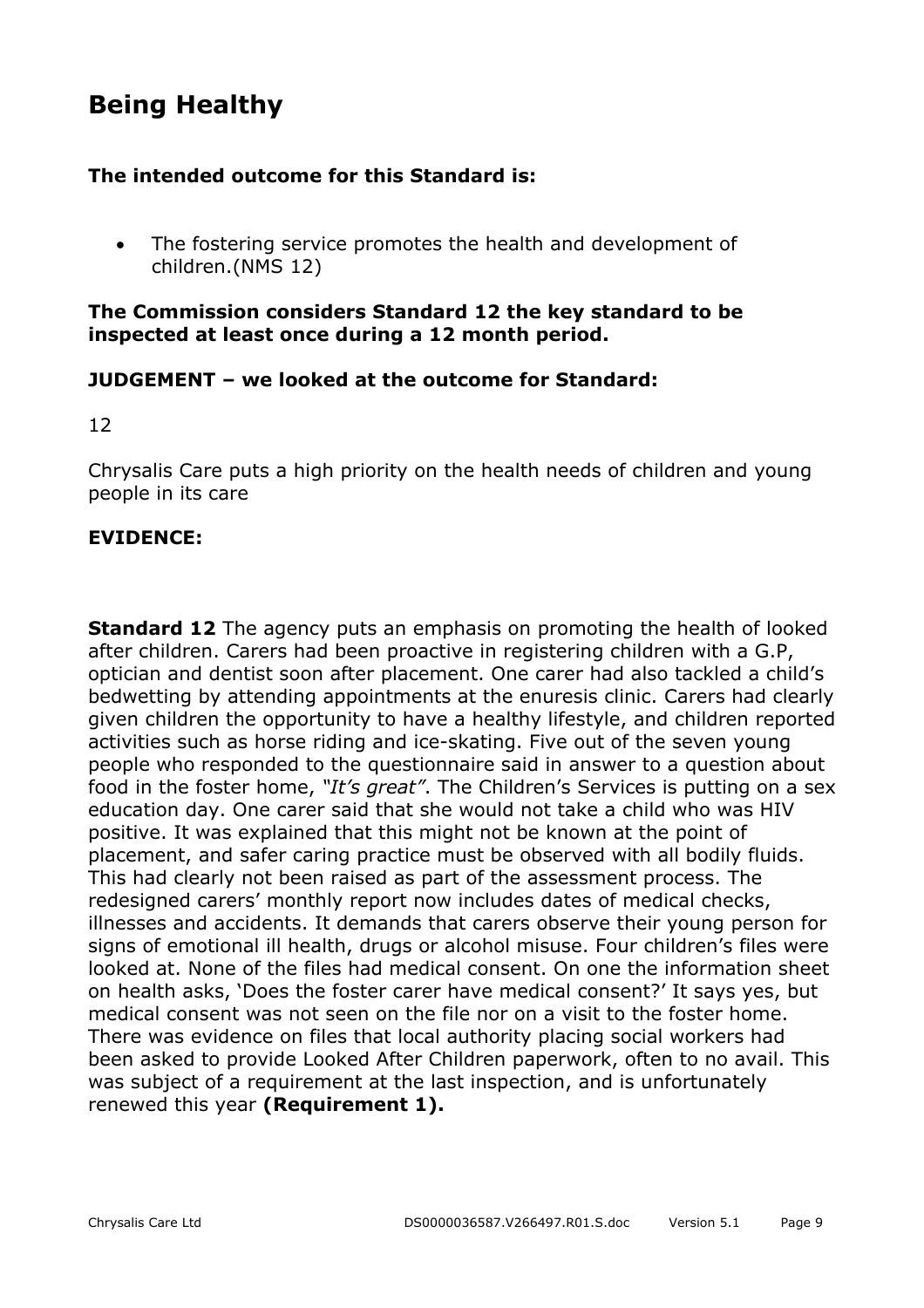## **Staying Safe**

#### **The intended outcomes for these Standards are:**

- Any persons carrying on or managing the service are suitable. (NMS 3)
- The fostering service provides suitable foster carers.(NMS 6)
- The service matches children to carers appropriately.(NMS 8)
- The fostering service protects each child or young person from abuse and neglect.(NMS 9)
- The people who work in or for the fostering service are suitable to work with children and young people.(NMS 15)
- Fostering panels are organised efficiently and effectively.(NMS 30)

#### **The Commission considers Standards 3, 6, 8, 9, 15 and 30 the key standards to be inspected at least once during a 12 month period.**

#### **JUDGEMENT – we looked at outcomes for the following Standard(s):**

#### 3, 6, 8, 9, 15 and 30

Chrysalis Care aims to ensure the safety and well being of all children and young people placed with its carers. The systems are in place to do this.

#### **EVIDENCE:**

**Standard 3** The Directors and managers of Chrysalis Care have a considerable body of knowledge and experience in fostering and child care practice. Criminal records bureau checks were seen on personnel files, and the agency's systems flag up when checks need to be renewed.

**Standard 6** During the carers' initial assessment, a Health and Safety check is made of their home, and this is submitted to the Panel with their assessment. Supervising social workers update this at the carers' annual review. All seven young people who returned questionnaires said that their foster carers gave them good advice about keeping safe and out of danger. Three foster carers chosen at random were visited as part of the inspection. All three provided warm and nurturing homes, and were clear what were the expectations on them as foster carers. Two of these were new carers, and both had clearly settled into the role with some enthusiasm. Some safety concerns were observed in two of the placements and these were fed back to the manager to be looked into by the supervising social worker. One carer had three children sleeping in the same room, in separate beds with hardly any space between them or to the side. When asked where the children played, the carer said they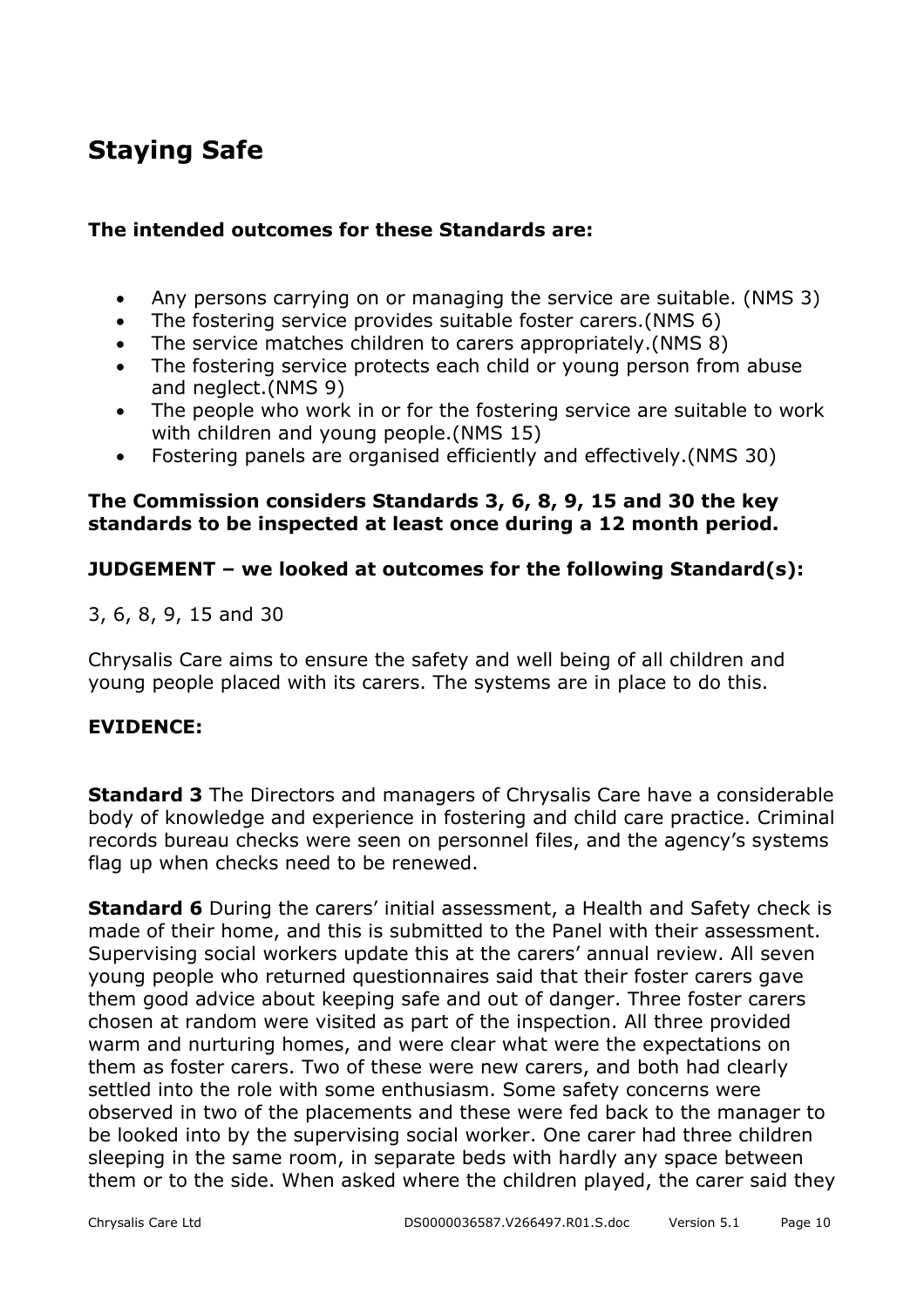jumped on the beds, as that was all they could do in the room. This is potentially dangerous, as the children could hurt themselves if they fell between the beds. The issue of bedroom space was raised in a meeting with the social worker just before Christmas but appears not to have been discussed with the carer in a meeting in January. A requirement is made under this standard **(Requirement 2).** A presentation to the support group on unannounced visits provided a good opportunity to discuss safer caring issues. The proforma for the unannounced visit gives a checklist for supervising social workers to assess safety in the home. All seven young people who responded to the questionnaire were positive about the care they received. One said, *"It is going very well and I love it here".* Another said in answer to the question, *'What advice would you give another child coming into foster care?' "I hope you get a home like I have got".* 

**Standard 8** The duty desk at Chrysalis Care has a board giving information about carers with vacancies, and any matching considerations. The agency is well served with carers, after a period of growth last year, and can offer choice to local authorities, which can only be of benefit to the children placed. One couple that were new carers had beside their name, the comment, *"Younger manageable children"*. One member of staff said, *"We never push it"*, in terms of persuading carers to take children against their better judgement. Carers spoken to confirmed this. An analysis of disruptions over the last year in the agency's placements shows that placing outside of the category of registration significantly affects the likelihood of a placement breakdown. In addition 73% of all placement disruptions were first placements. The manager said that they have not made any decisions yet on what action to take as a result of this analysis. It is recommended that as a first step, no placements be made for first time carers outside of their registration category **(Recommendation 1).**

**Standard 9** The agency has a policy on behaviour management, and carers are required to consider this aspect of their caring role before any child is placed with them. All the young people who answered the questionnaire said that behaviour had been discussed with them and that punishments were 'quite fair' (4) or 'very fair'(3). The Children's Services Team supports carers by introducing behaviour modification charts, or by suggesting ways of managing challenging behaviour. All seven young people said that they were not subject to restraint. The agency's restraint policy needs to be reworded as it currently states, *"Restraint should not be used in a way that does not humiliate the child or young person"*. One foster carer had no information to hand about what to do in the event of the young person not coming home at the agreed time, although this was what she most feared! It is recommended that supervising social workers go through the policy manual with a new carer, directing them to policies that may be most pertinent to them

**(Recommendation 2).** The file for one carer stated that she smacked her own daughter. However this was addressed in a supervisory visit. The supervising social worker looked at the causes of this and the role of different family members. She also discussed the different relationships and how they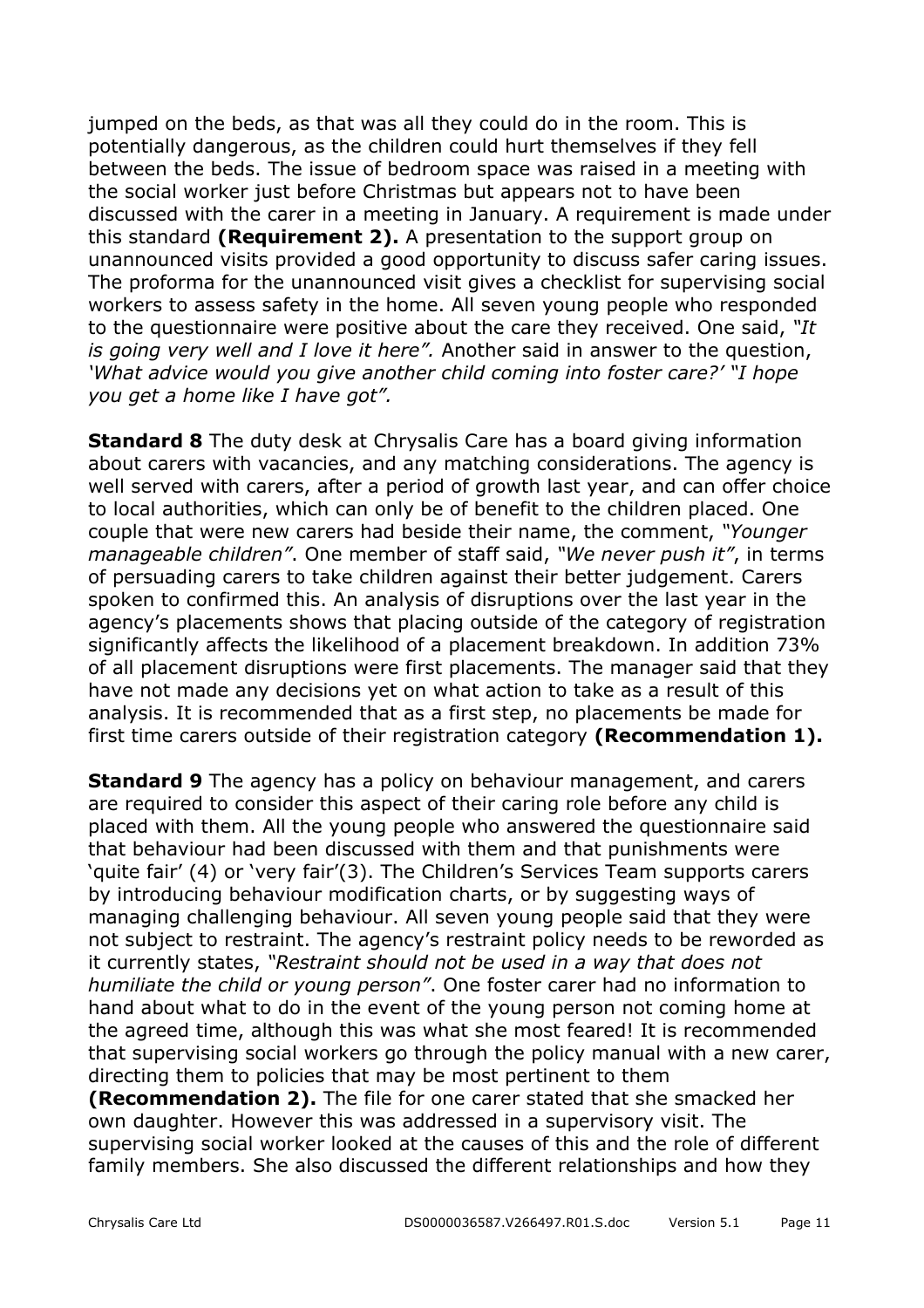impinge on each other. They went on to look at the difficulties that might be caused by employing different methods of behaviour management with her own child and fostered children. The worker also noted that she discussed looking at other methods of managing the behaviour of her own daughter. If allegations are made against foster carers, they will continue to be supported by their own supervising social worker, who will talk to the carers about the impact of the allegations whilst remaining separate from the investigation. One investigation of a complaint had involved checks with the Health Visitor, hospital paediatrician, and the ophthalmic surgeon at Great Ormond Street. The Customer Base manager addressed all the comments in a letter, responding to each in a detailed way. Another complaint was investigated through an unannounced visit to the home. None of the seven young people reported being bullied, but the newsletter sent out to young people earlier last year encouraged young people to report if they were being bullied to *"someone you can trust".* 

**Standard 15** Four personnel files for newer staff members were scrutinised. They all had appropriate references, which had been verified by telephone, and criminal records bureau checks, which were recent. The application form asks applicants for the number of their registration with the General Social Care Council, and this lays down an expectation that they will be registered. The agency employs a range of people with differing backgrounds and experience, for example teaching, play therapy, counselling and social work. This gives the agency richness in terms of the cross-fertilisation of ideas. Unqualified workers co-work on Form F assessments with qualified social workers, who remain accountable for their work. All Form F assessments come to one person, who ensures they meet the agency's threshold in terms of quality.

**Standard 30** The Agency's Fostering Panel was attended by a Regulation Manager. The Panel was observed to be well organised and quorate, and members appeared to have prepared themselves well by reading the papers beforehand. The principal business was the first reviews of two carers, and the approvals to two prospective new carers. The Reviews were supported by thorough reports from Supervising Social Workers. However, there had been a considerable delay between the preparation of the Reports and the cases being brought to Panel (noted by the Chair), which meant the information presented could have been significantly out of date. It is therefore recommended that the Agency identify a maximum timescale after which a Review must be brought to Panel **(Recommendation 3).** Following a discussion on this issue, the process has now been changed. Link workers are to give carers their annual reviews to sign instead of being sent out in the post. Alternatively if it is not possible to schedule Panel time, an Addendum Report should be prepared, updating the information. It was also noted that both Reviews featured placements of children outside the original age specification of the Carers. Discussion about the new approvals highlighted the need to avoid overly prescriptive terms of approval. The cases of the prospective new carers were well presented by assessing social workers, enabling meaningful discussion between Panel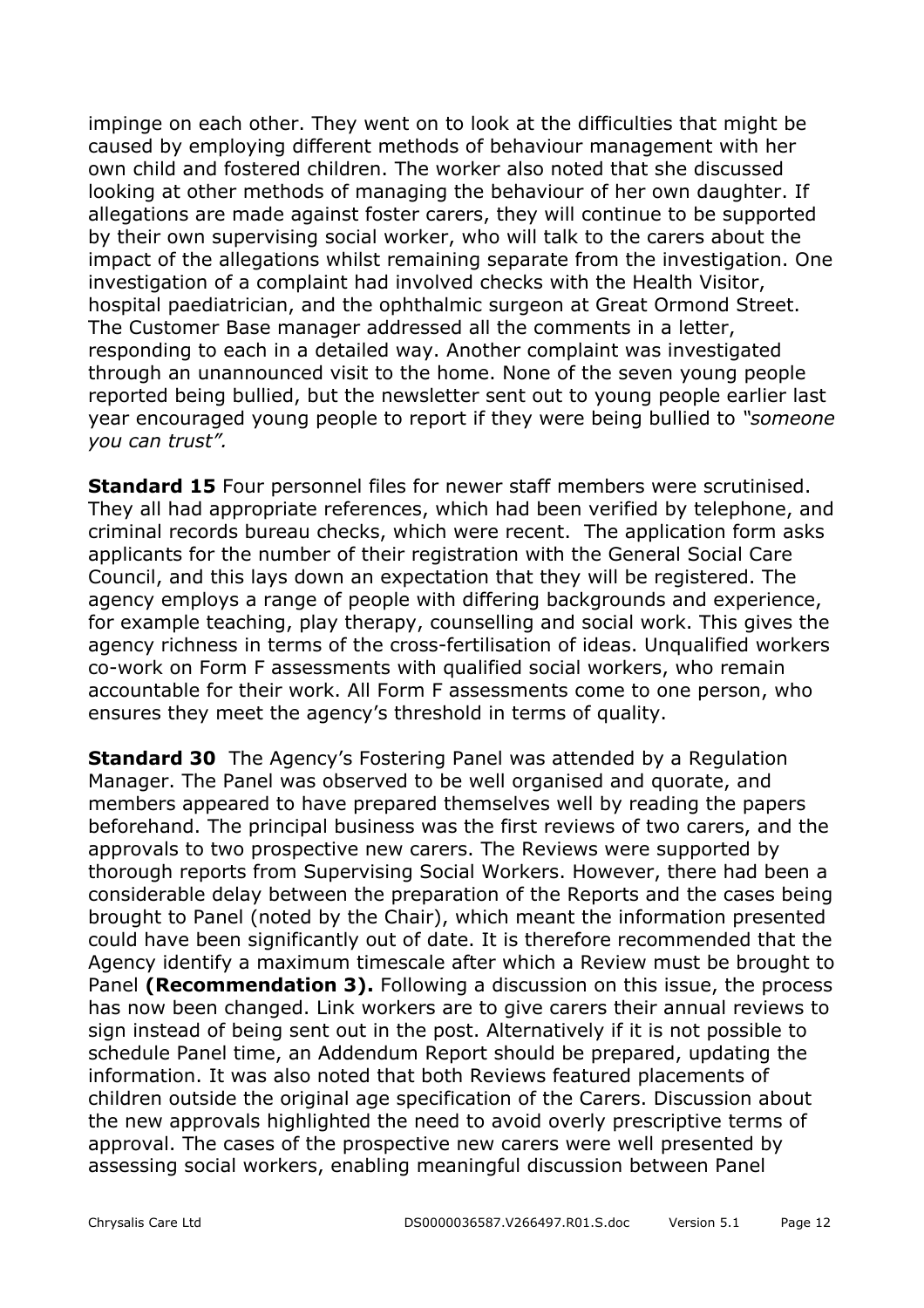Members. The prospective carers themselves were treated with consideration of the potentially stressful nature of the experience, for example by providing them with a chance to prepare answers to the questions which were going to be put to them. Carers coming to Panel are asked to fill in a questionnaire to help the agency prepare carers for what can be an intimidating experience. The questionnaire asks whether the Panel were introduced and whether they received a written invitation to attend. One respondent wrote, *"It was one of the most uncomfortable experiences I've been through".* Another said, *"I was very nervous but they were very nice".*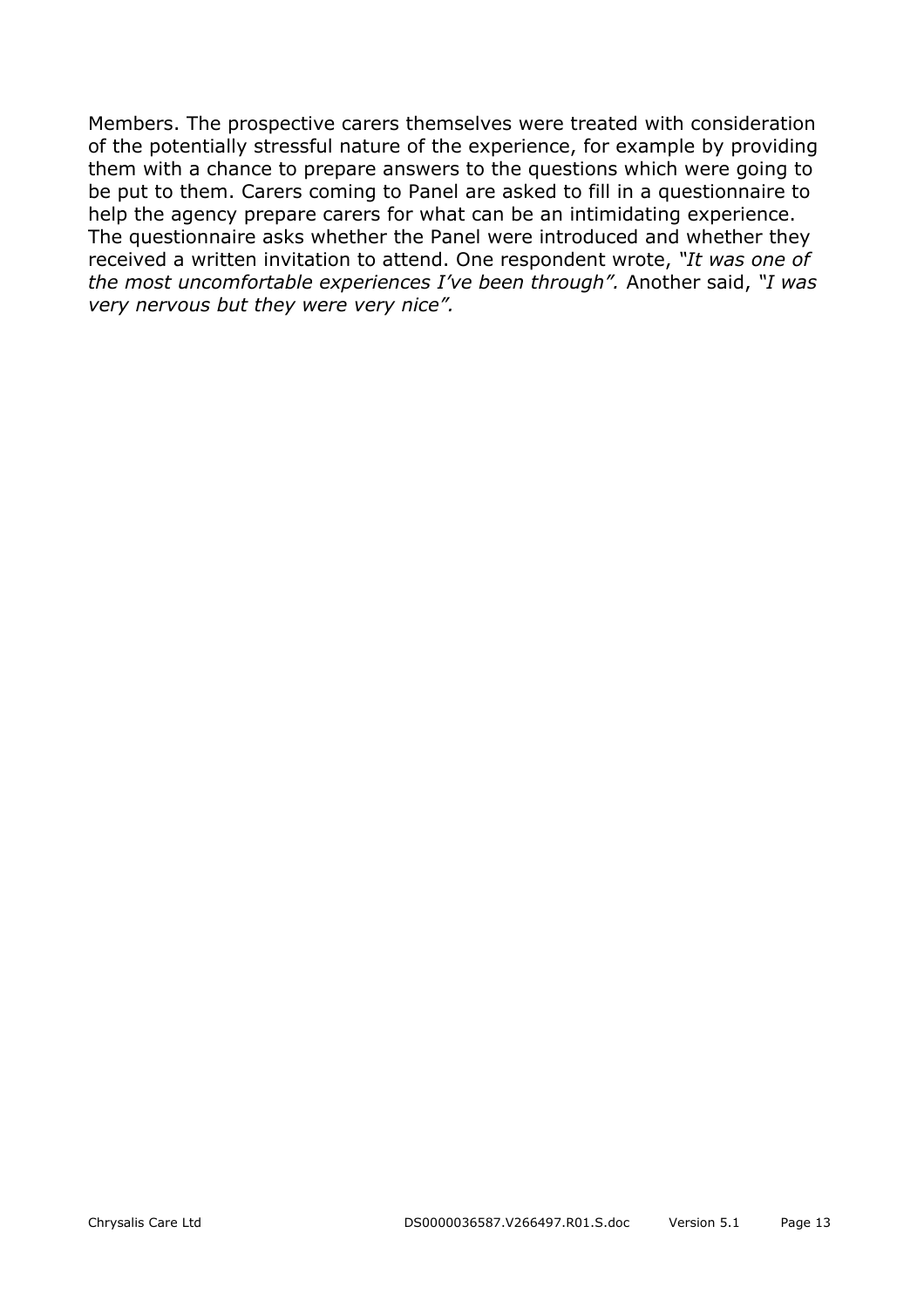# **Enjoying and Achieving**

#### **The intended outcomes for these Standards are:**

- The fostering service values diversity.(NMS 7)
- The fostering service promotes educational achievement.(NMS 13)
- When foster care is provided as a short-term break for a child, the arrangements recognise that the parents remain the main carers for the child.(NMS 31)

#### **The Commission considers Standards 7, 13, and 31 the key standards to be inspected at least once during a 12 month period.**

#### **JUDGEMENT – we looked at outcomes for the following standard(s):**

#### 7 and 13

Chrysalis Care offers a service that promotes equality of opportunity and encourages each young person to reach his or her potential.

#### **EVIDENCE:**

**Standard 7** The agency has a good range of carers from different ethnic backgrounds, so is often able to offer a good match. It was noted in the analysis of referrals that there has been an increase in referrals for dual heritage children, and a drop in requests for white UK placements. For one child, the placement has offered a positive reinforcement of his black identity, as he showed some ambivalence at the outset. The carers have provided books and workbooks showing positive black images and building on the child's selfesteem. Another placement has three Nigerian children placed with an Asian carer. This was never intended to be a long-term placement, but they have remained in her care for nearly four years. The carer said that she had received a lot of help with hair and skin care at the beginning, and it had helped that her supervising social worker was a black worker. She had been proactive in her own right, taking the children to a Saturday Nigerian club, and attending a Christian church. A recent review states, *"Although the children are of a different ethnic background to their foster carer, [they] have been committed to meeting the children's needs in all areas including food, religion, culture and education".* 

**Standard 13** The agency sets a high store by educational attainment, and supports carers in this area. Children's Services provide Welcome Packs for new children, and these include a calculator for older children and sticker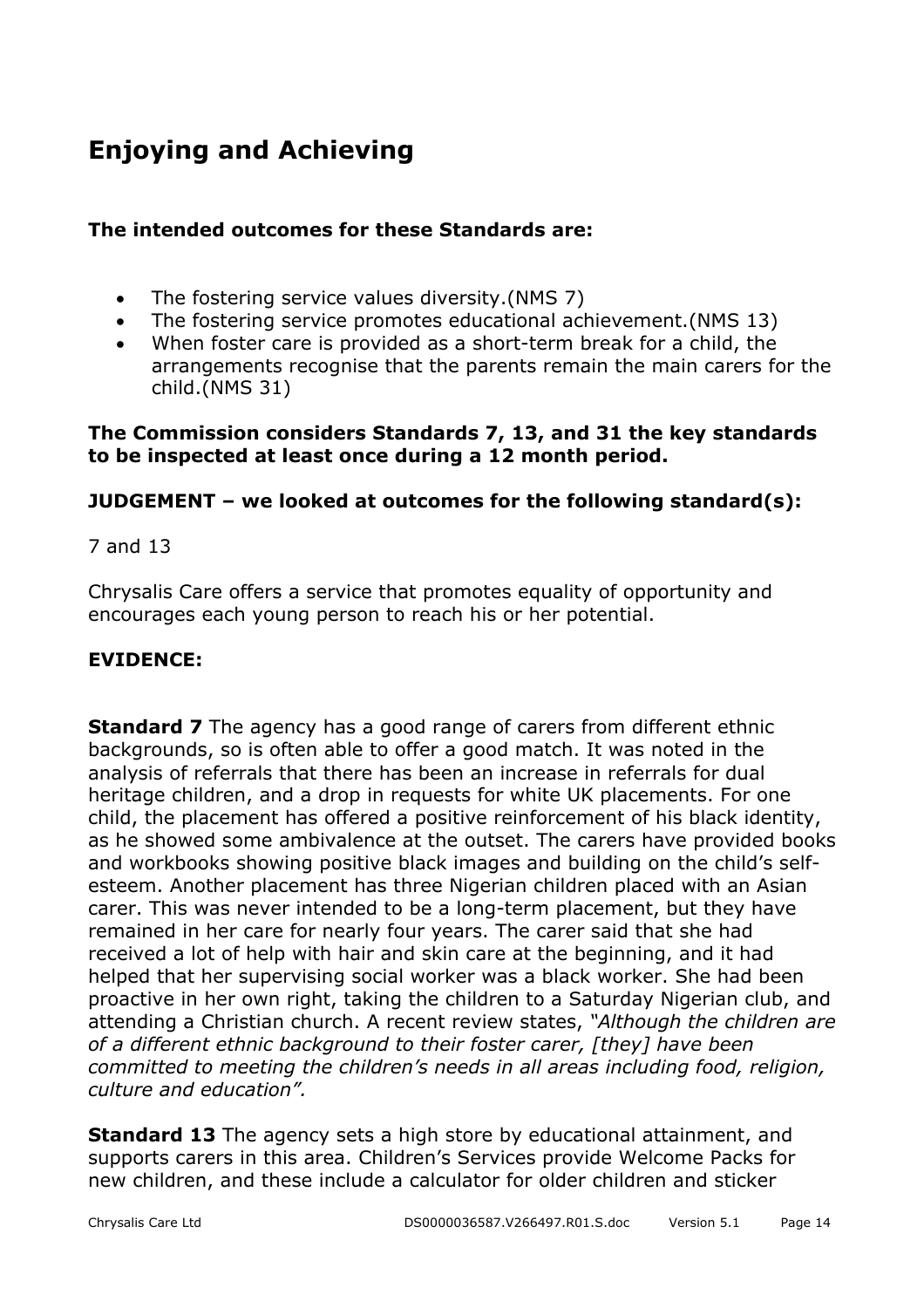books for younger children, symbols of meeting educational needs. Staff in the team also work with carers of children who are out of school, helping the carer to set boundaries, and preventing placement breakdown. They assess children using worksheets on numeracy and literacy, and liaise with schools on areas to concentrate on. An information sheet on the children's files enables all educational information to be gathered in one place, for example the date of the most recent Educational Statement, the name of the Special Educational Needs Co-ordinator, if appropriate. Carers are empowered to act in the child's best interests. One carer advocated for a child with autism who was excluded from school, and attended a meeting at school to discuss ways of managing his behaviour. The file states, *"She communicates effectively and advocates tirelessly on behalf of the children's educational needs/rights etc".* In another placement a Head teacher attended the first Looked After Children Reviews, and has facilitated contact for the children within the school. This is a good example of working together for the sake of the children. All seven young people who answered the questionnaire said that they received help with schoolwork from their foster carers. One said, *"If I need help one of them will sit down and help me"*. Another said, *"Loads [of help] – course work and stuff"*. The children's newsletter last spring had a useful article on school issues. Entitled, *"Top Tips to be Cool at School"*, it tackled making friends, exams and bullying in a readable and accessible format. **This standard is exceeded.**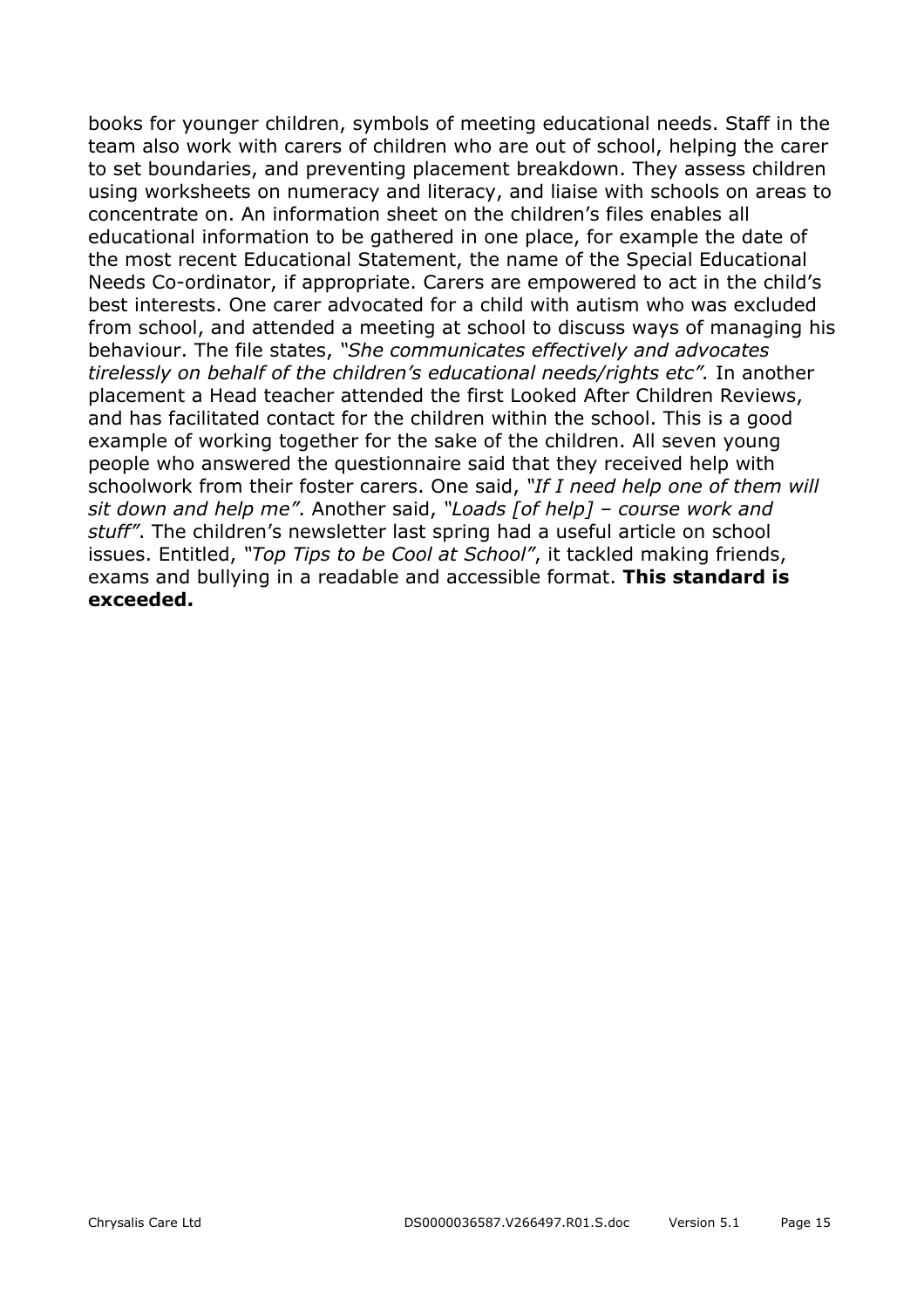## **Making a Positive Contribution**

#### **The intended outcomes for these Standards are:**

- The fostering service promotes contact arrangements for the child or young person. (NMS 10)
- The fostering service promotes consultation.(NMS 11)

#### **The Commission considers Standards 10 and 11 the key standards to be inspected at least once during a 12 month period.**

#### **JUDGEMENT – we looked at outcomes for the following standard(s):**

#### 10 and 11

Chrysalis Care enables children and young people to voice their opinions about the care they receive, and promotes contact with their families of origin according to their care plan.

#### **EVIDENCE:**

**Standard 10** Carers are expected to facilitate contact for children with their families of origin, and this can sometimes be an area of anxiety. From the small sample case tracked, carers are fulfilling their roles well in this respect. One placing social worker said that the carers always bring the child for contact. Plans to use the top floor of the office building for contact have not been realised. The space was too large.

**Standard 11** The agency values children's opinions, and does not take them for granted. They have changed the children's consultation form as a result of feedback on the content. The new forms are colourful and eye-catching. Research has shown that many looked after young people do not understand the reason why they are in care, and the agency has introduced the Life Plan activity to answer some fundamental questions. This is a short activity done in the form of a game, using thumbs up or question mark cards, and is likely to give carers and supervising social workers an insight into the child's understanding, without making them feel embarrassed. Four out of seven young people who answered the questionnaire said that they were listened to, and all seven knew how to make a complaint. One young person said that the best thing about her foster home was that, *"I can talk to my carers about anything"*. A colourful newsletter goes out to foster children and young foster carers, and this contains a blend of jokes, information and advice. One contained the number of Childline. Children's Services are also running groups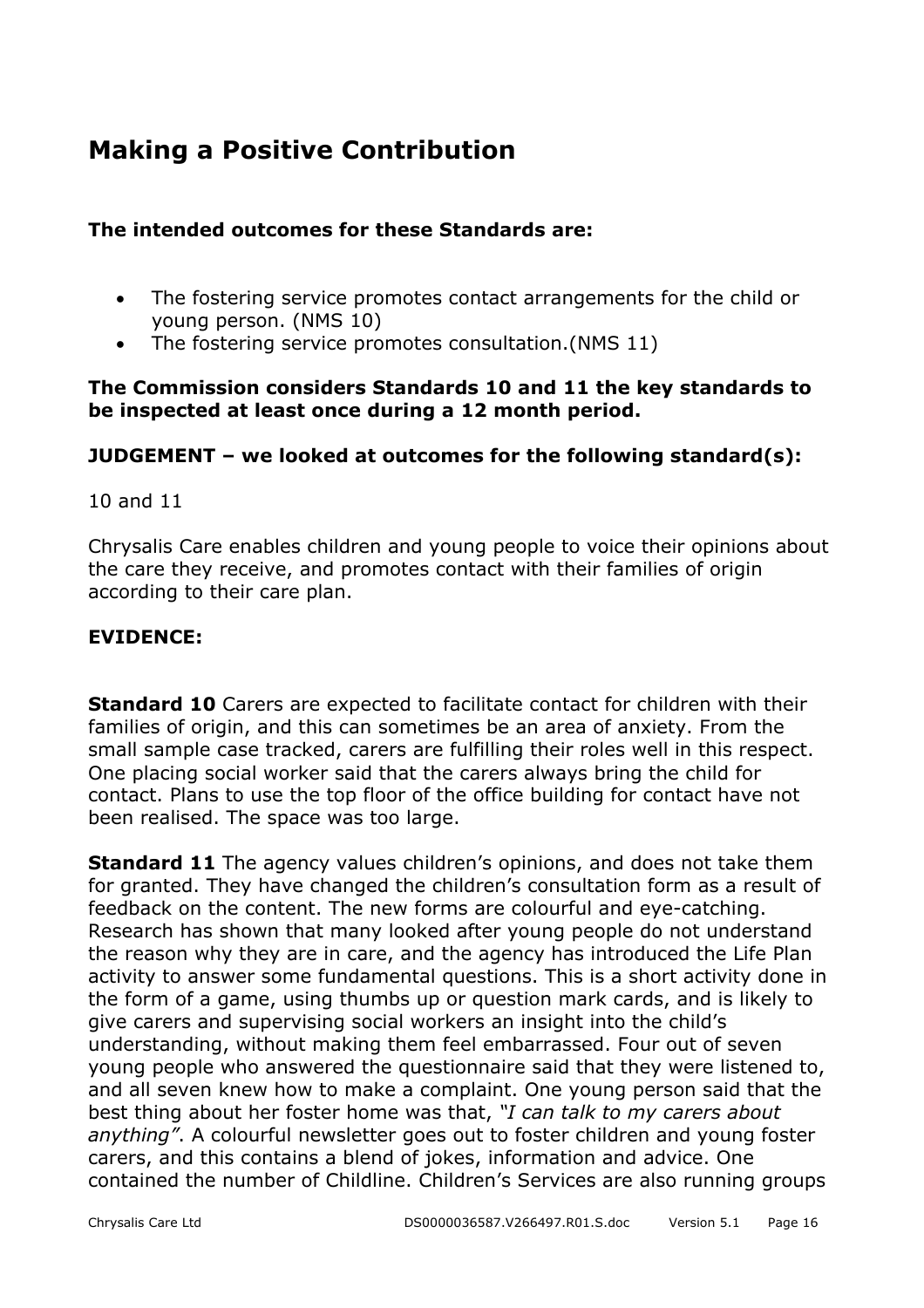for birth children and foster children aged 8 to 12, called *"Your Voice"* at halfterms and holidays. Chrysalis Care produces a delightful leaflet on making a complaint. Entitled, *"Bending over backwards to get things right"* it explains in straightforward language the process of making a complaint. It refers to a Complaints Review Panel, which is somewhat misleading as this is actually the Fostering Panel. The Customer Base Manager is the named person for hearing children's complaints, although children themselves might feel more comfortable speaking to some one from Children's Services with whom they may already have had some interaction. This is a further recommendation **(Recommendation 4).**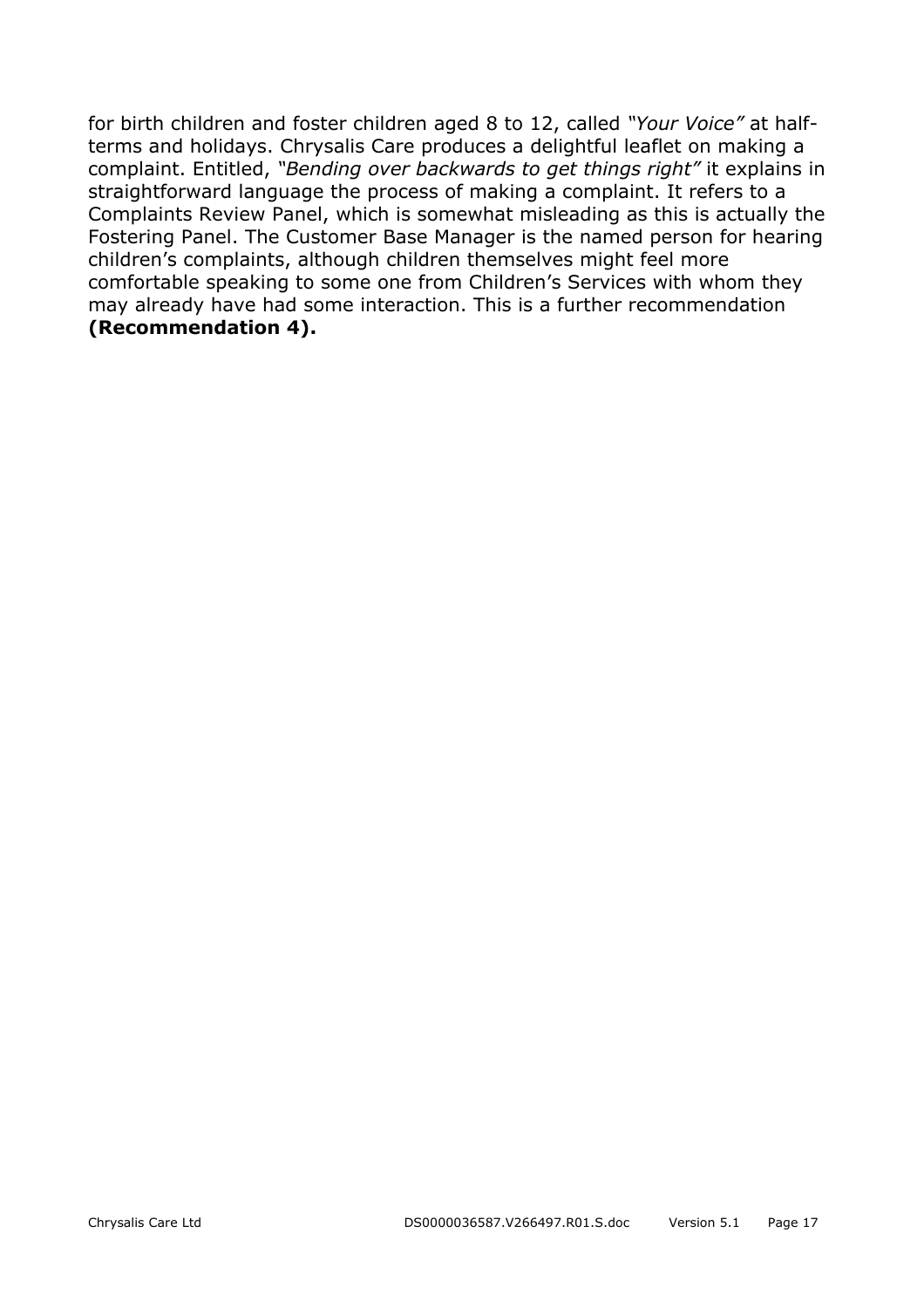## **Achieving Economic Wellbeing**

#### **The intended outcomes for these Standards are:**

- The fostering service prepares young people for adulthood.(NMS 14)
- The fostering service pays carers an allowance and agreed expenses as specified.(NMS 29)

#### **The Commission considers Standards 29 the key standard to be inspected at least once during a 12 month period.**

#### **JUDGEMENT – we looked at outcomes for the following standard(s):**

#### 14 and 29

Allowances to foster carers are fair and costs are broken down as a guide to carers. Support for young people moving on into semi-independence is particularly good.

#### **EVIDENCE:**

**Standard 14** Nearly 50% of the young people placed with Chrysalis carers are in the over eleven age range. All seven young people who answered the questionnaire said that they were allowed to spend their own money. Some had help with shopping for clothes, and some preferred to get their own. One said, sagely, *"I get my own. They don't know the fashion"*. Children's Services have developed a package to assist carers in helping young people move on into independence. They keep a list of all the young people who reach 13 and approach the social worker and foster carers to discuss plans for working with the young person on independence skills. There is a *'Moving On'* folder for carers and a small A5 filing folder for young people with practical advice and information to help them to live independently. Children's Services will work flexibly with the foster carer or do direct work with the young person on helping to acquire independent living skills. One foster carer said that she was helping the young person to cook, and the young person said that she was looking forward to preparing meals. The placing social worker said of this carer*, "She's got a good understanding of young people. She goes with the young person".* **This standard is exceeded.** 

**Standard 29** Allowances to foster carers are good and are well above the new national minimum payments proposed by the government.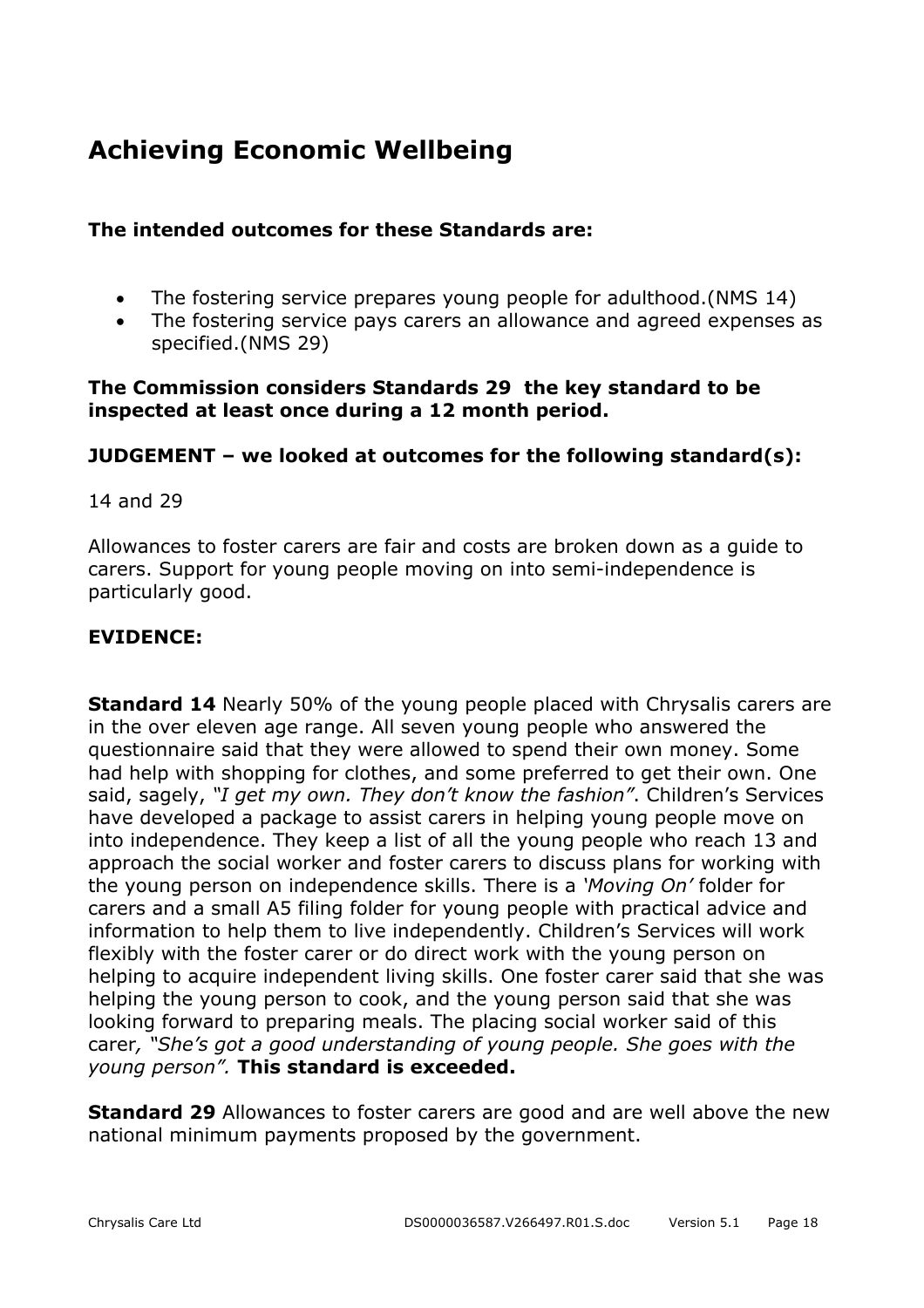### **Management**

#### **The intended outcomes for these Standards are:**

- There is a clear statement of the aims and objectives of the fostering service and the fostering service ensures that they meet those aims and objectives.(NMS 1)
- The fostering service is managed by those with the appropriate skills and experience. (NMS 2)
- The fostering service is monitored and controlled as specified. (NMS 4)
- The fostering service is managed effectively and efficiently.(NMS 5)
- Staff are organised and managed effectively.(NMS 16)
- The fostering service has an adequate number of sufficiently experienced and qualified staff.(NMS 17)
- The fostering service is a fair and competent employer.(NMS 18)
- There is a good quality training programme. (NMS 19)
- All staff are properly accountable and supported.(NMS 20)
- The fostering service has a clear strategy for working with and supporting carers.(NMS 21)
- Foster carers are provided with supervision and support.(NMS 22)
- Foster carers are appropriately trained.(NMS 23)
- Case records for children are comprehensive.(NMS 24)
- The administrative records are maintained as required.(NMS 25)
- The premises used as offices by the fostering service are suitable for the purpose.(NMS 26)
- The fostering service is financially viable. (NMS 27)
- The fostering service has robust financial processes. (NMS 28)
- Local Authority fostering services recognise the contribution made by family and friends as carers.(NMS 32)

#### **The Commission considers Standards 17, 21, and 24 the key standards to be inspected at least once during a 12 month period.**

#### **JUDGEMENT – we looked at outcomes for the following standard(s):**

16, 17, 21, 22, 23, 24, 25 and 26

Chrysalis Care is managed well. Administrative systems are clear and staff work well together to deliver a professional service.

#### **EVIDENCE:**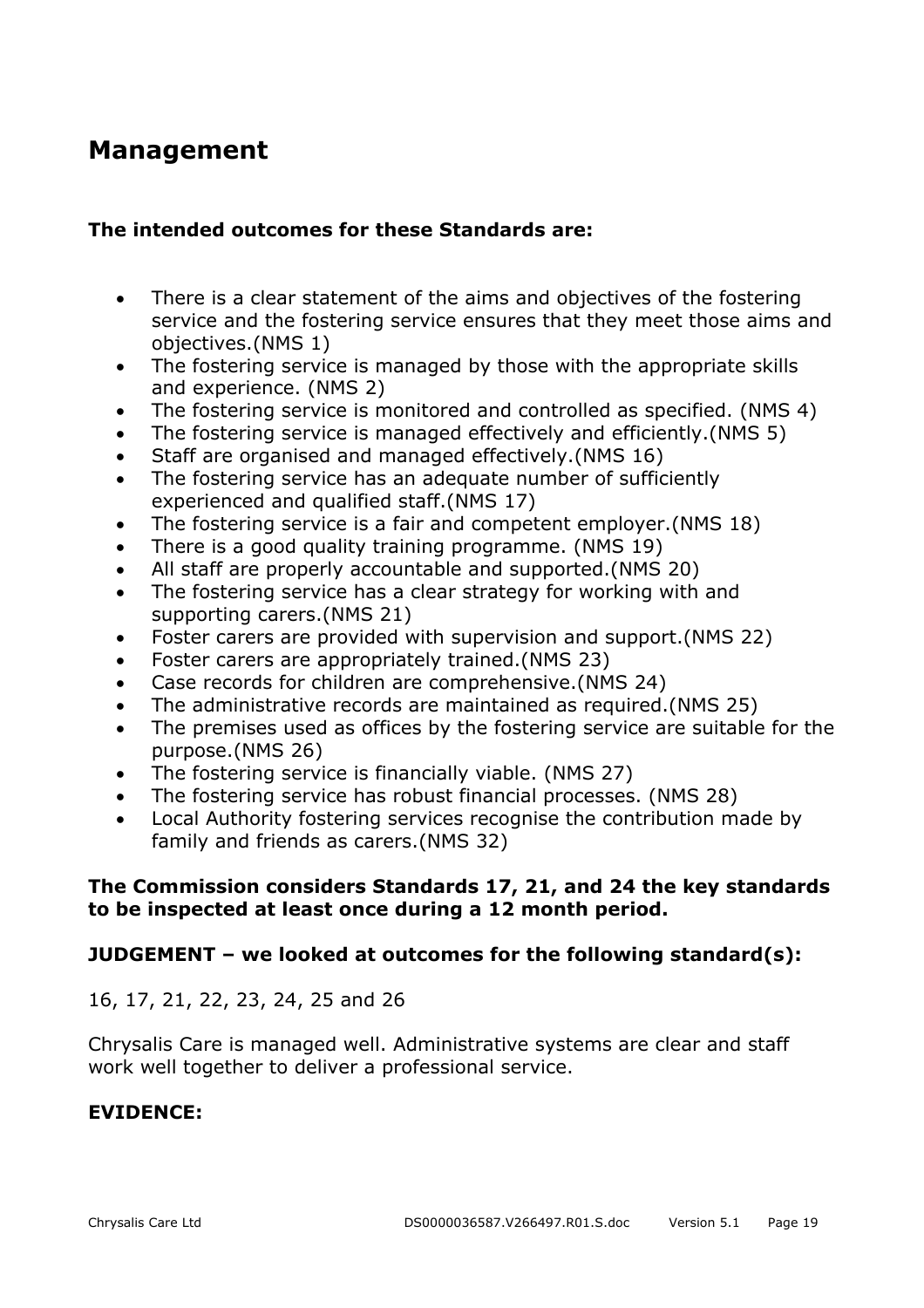**Standard 16** Chrysalis Care was set up by a couple who had experience of fostering both as carers and as social workers. They and their daughter, a play therapist and co-director of the company, continue to have oversight of the agency's functioning on a day to day basis, and it is this that compels carers to describe it as a *'family orientated agency'*. Carers liked the fact that the directors would visit and would be on first name terms, and said that staff in the agency were always helpful whenever they rang. The agency offers a responsive service to new applicants. An application pack is sent out by first class post on the day of the expression of interest. Checks are initiated once it is agreed that the assessment will go ahead. Two managers with significant experience in the field cover practice issues and assessment and recruitment, whilst other members of staff have accountability for human resources, including all checks and references, and office systems. The agency works well with this delegation of responsibility, and the administrative backup is excellent. A new staff member said that they had confidence in the management of the agency and the social work practice was good. Staff spoke enthusiastically about the ambience in the team, how they remember birthdays, and enjoy team lunches. One new staff member was pleased to be given a card welcoming her to her new job. Newly approved carers are invited in to the office to meet the staff. **This standard is exceeded.**

**Standard 17** The last year has seen a growth in the number of carers recruited to the agency with 25 new carers approved, 7 resignations and one carer de-registered. The manager said that they intended to consolidate this growth, and concentrate on recruiting those carers who could accommodate the unmet need, carers in London offering placements for sibling groups or for older children. Applicants are asked to join a Skills to Foster Course, which is run over four and a half days, and this provides material for a portfolio that goes to Panel, and also becomes the basis of work assignments for their NVQ if they go on to do this. Some carers are recruited through word of mouth, and some carers confirmed that they had been told about the agency by existing carers. In one case the new foster carer was linked with the experienced carer in an informal mentoring role. Chrysalis Care considered a formal mentoring arrangment a few years ago but felt that the drawbacks outweighed the advantages in that there was the danger of this taking the place of the link worker's role The customer base manager visits all prospective carers, and has developed the knack of identifying what he calls, *"the right attitude".* He is skilled in identifying potential, with, for example, the energy and commitment of young carers without children of their own. The agency uses some outside assessors, and these are given Chrysalis Care's own guide to competency assessments, which details the format of the report. The Customer Base manager meets with all assessors for supervision during the course of the assessment, and sees all Form F assessments several weeks before they are due to be presented at Panel to ensure that they are sufficiently rigorous.

**Standard 21** All carers commented on the support offered by the supervising social worker and the agency as a whole. One said, *"She's very good. She*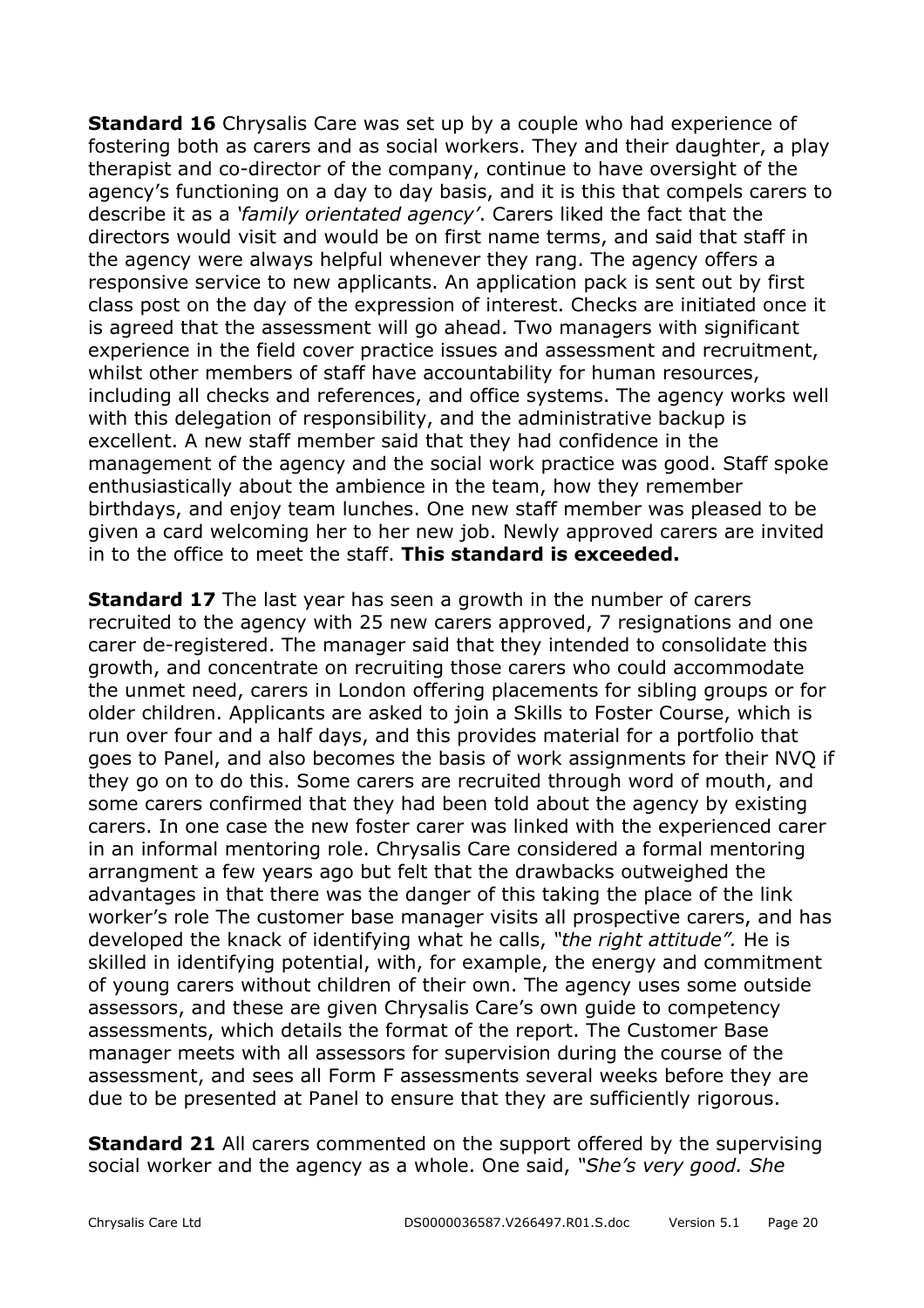*always calls back. Everyone is very friendly. They greet you as though they know you".* Both carers who answered the questionnaire said that they were *'very satisfied'* with the support given by the agency. One carer made a point of contacting the Commission to say how helpful staff at the agency had been when she was going through particular difficulties. One carer said that she had gone to Chrysalis because, *"the support really sold it to me".*

**Standard 22** The Carers' Contract is on file and states what the agency's expectations are in respect of their foster carer role. Each carer has a folder with agency policies that tells them how to deal with situations that arise. One new carer was unable to locate this folder, and this has already been addressed under standard 9. The agency has introduced a new agenda sheet for supervising social workers' visits. This has been revised in compliance with the Every Child Matters agenda, reflecting outcomes for Looked After Children. All significant events were reported to the Commission.

**Standard 23** Chrysalis Care is a learning organization, with training having an important profile in promoting professional development for staff and carers alike. Joint training for staff of the agency and foster carers continues with at least one or two staff members on each course that is run. Training is held at four locations, Bexleyheath, Whitstable, Luton and Essex. Twelve carers are due to complete their NVQ training in the summer, and there has been an encouraging response to the foundation training on the internet. A number of foster carers, including two that were visited have been invited to attend the Training for Trainers sessions, to enable them to participate in, and provide input for the Skills to Foster training for new applicants. This is good practice, and contributes to both the learning of the new carers and the professional development of the more experienced carers. One carer said, *"Chrysalis offers so much training".* The agency has a target of 80% training attended during the year, and any shortfall is addressed in the carer' annual review. Also the review format enables carers to consider their personal development in terms of skills, knowledge, and how this development might be promoted. This gives a clear message that there are other means to extend skills and knowledge apart from training courses. Two primary carers had not attended any training since being approved, despite having no previous fostering experience. However the agency has more than doubled its attendance at training courses in the last year, and this may be due in part to the fact that training courses are much more tailored to individual need.

**Standard 24** Carers are encouraged to work with children to help them make sense of their histories. Workers from the Children's Services made a presentation at a training session on Life Story Work. They showed examples of work that could be done with even young children, in assembling items or ephemera from say, a day out, to put in a book or a memory box. For children who have had several moves, with losses on the way and all that this entails, this chance to produce something to trigger the memory, which anchors them in time or place, is invaluable. They have also devised a memory book for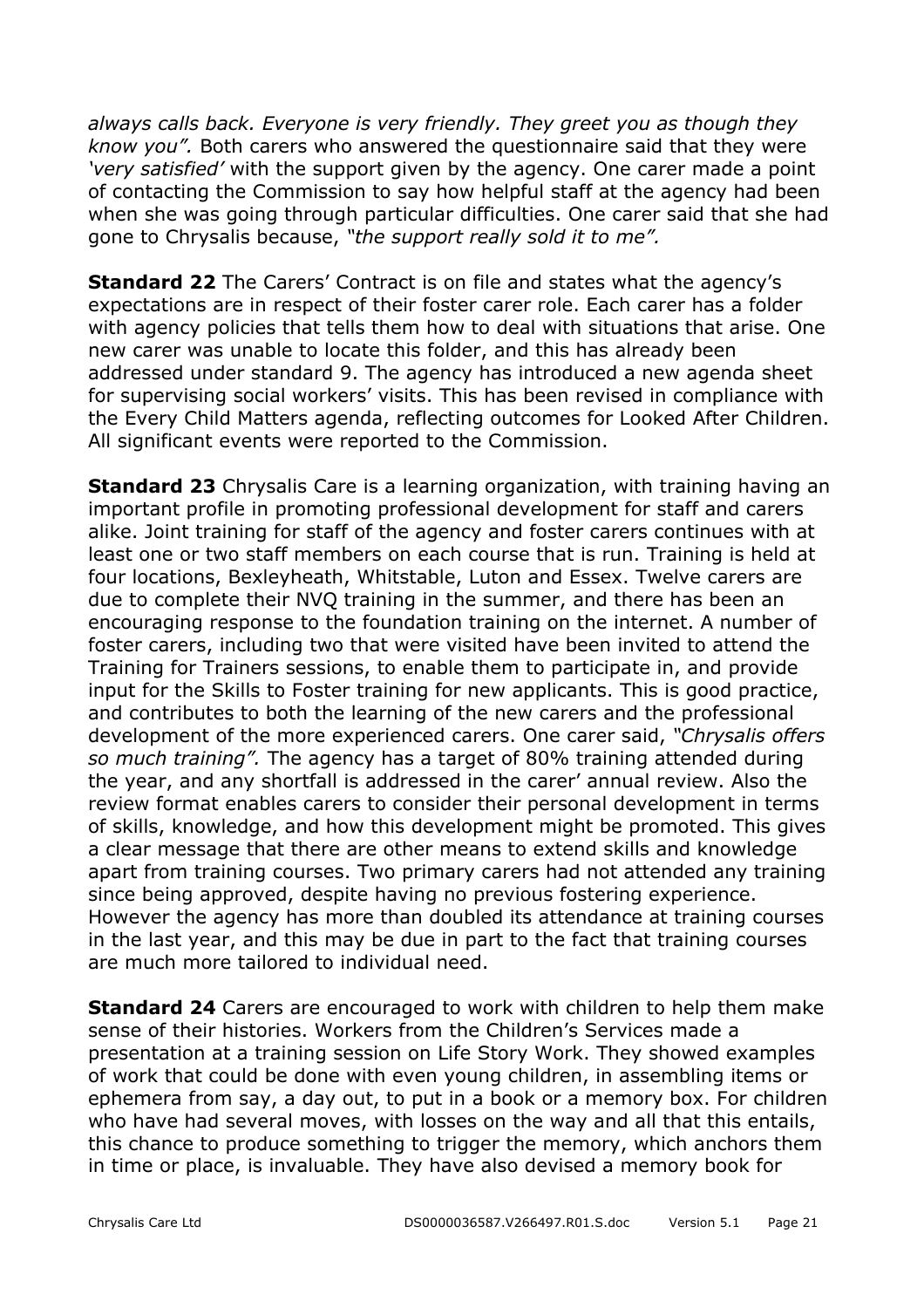bereavement work with children, and this is often vital work that is avoided. A worker in the children's services said that they have put forward a proposal for a children's activity room on site at the main office. This will increase the opportunities for direct work with children.

**Standard 25** The administrative records at Chrysalis Care are well kept, and are in secure cabinets within the office building. Policies have been linked to the National Minimum Standards and a number have been revised. It is recommended that these are dated, and a further review date set **(Recommendation 5)**. A number of referrals from local authorities come through by e-mail, and the systems administrator has programmed an alert, so that the staff member on duty can be notified when a referral has come in. In this competitive market, an early response can mean a difference to placement rate, and to local authority perceptions around speed and efficiency.

**Standard 26** The office is a light and spacious working environment, close to shops, bus and train routes, and within easy reach of the A2 with its links to Kent and the south coast. At the last inspection it was recommended that the agency install some sound-proofing so that the 'boardroom' and the small interview room on the ground floor could be used simultaneously. It has not been possible to fit sound-proofing, and staff said that only one room is used at a time. The unmade up road that is used to approach the building still has a number of potholes, and some staff cars have been damaged. This was raised in the inspection last year and the directors approached other businesses in the vicinity in December last year to determine whether they can get agreement on resurfacing. It is understood that only one company responded. The owner of the garage adjacent to the worst potholes is redeveloping, so it is hoped that the building work will incorporate road resurfacing. This is the only drawback to what is otherwise a very convenient and accessible building for the agency.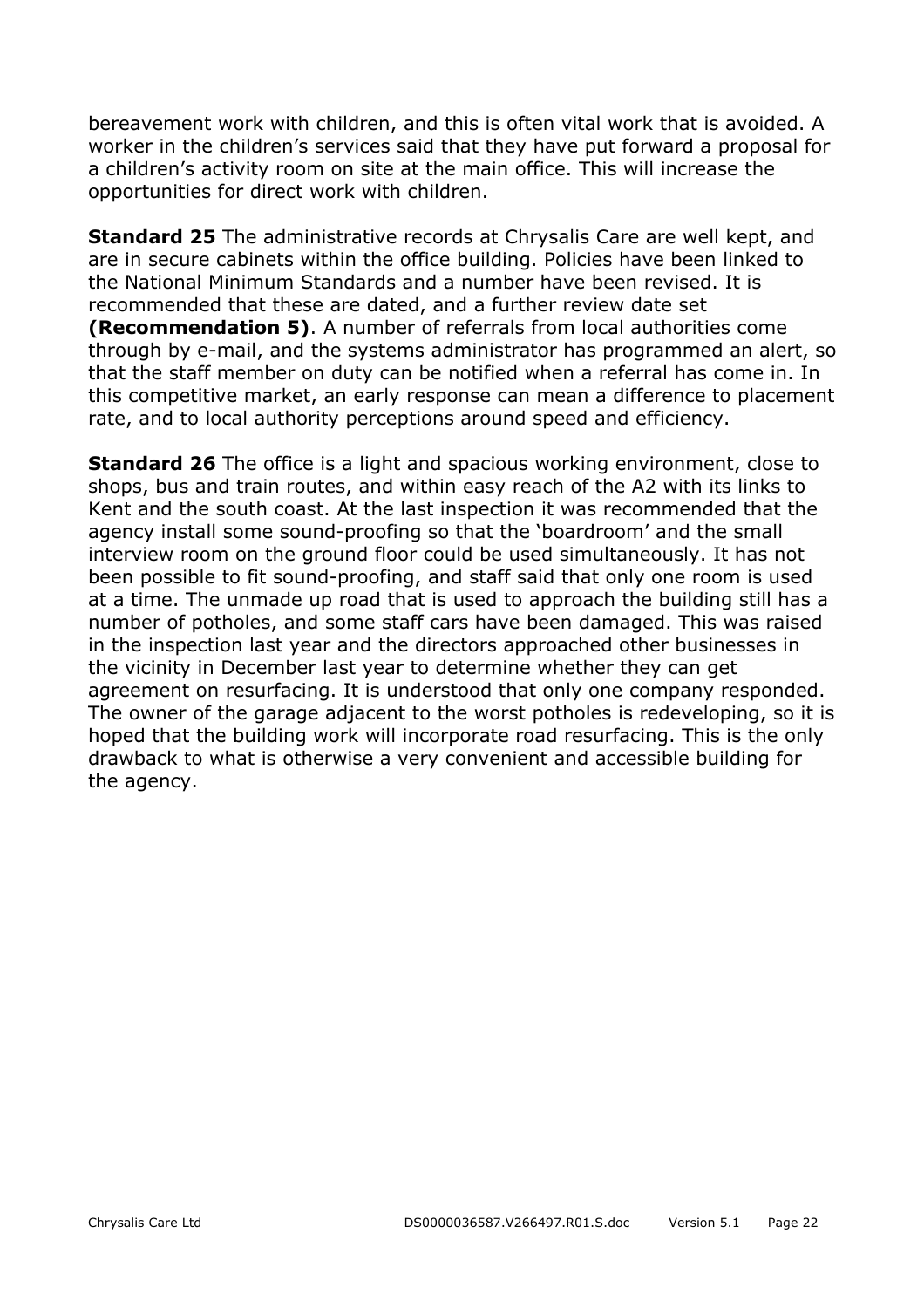# **SCORING OF OUTCOMES**

This page summarises the assessment of the extent to which the National Minimum Standards for Fostering Services have been met and uses the following scale.

**4** Standard Exceeded (Commendable) **3** Standard Met (No Shortfalls) **2** Standard Almost Met (Minor Shortfalls) **1** Standard Not Met (Maior Shortfalls)

**1** Standard Not Met (Major Shortfalls)

"X" in the standard met box denotes standard not assessed on this occasion "N/A" in the standard met box denotes standard not applicable

| <b>BEING HEALTHY</b>          |                | <b>ACHIEVING ECONOMIC</b> |               |
|-------------------------------|----------------|---------------------------|---------------|
| <b>Standard No</b>            | <b>Score</b>   | <b>WELLBEING</b>          |               |
| 12                            | 3              | <b>Standard No</b>        | <b>Score</b>  |
|                               |                | 14                        | 4             |
| <b>STAYING SAFE</b>           |                | 29                        | 3             |
| <b>Standard No</b>            | <b>Score</b>   |                           |               |
| 3                             | 3              | <b>MANAGEMENT</b>         |               |
| 6                             | 3              | <b>Standard No</b>        | <b>Score</b>  |
| 8                             | $\overline{3}$ | 1                         | X             |
| 9                             | $\overline{3}$ | $\overline{\mathbf{2}}$   | X             |
| 15                            | $\overline{4}$ | 4                         | Χ             |
| 30                            | 3              | 5                         | Χ             |
|                               |                | 16                        | 4             |
| <b>ENJOYING AND ACHIEVING</b> |                | 17                        | 3             |
| <b>Standard No</b>            | <b>Score</b>   | 18                        | X             |
| $\overline{\mathbf{z}}$       | 3              | 19                        | X             |
| 13                            | $\overline{4}$ | 20                        | X             |
| 31                            | X              | 21                        |               |
|                               |                | 22                        | $\frac{3}{3}$ |
| <b>MAKING A POSITIVE</b>      |                | 23                        |               |
| <b>CONTRIBUTION</b>           |                | 24                        |               |
| <b>Standard No</b>            | <b>Score</b>   | 25                        | $\frac{3}{3}$ |
| 10                            | 3              | 26                        |               |
| 11                            | 3              | 27                        | X             |
|                               |                | 28                        | X             |
|                               |                | 32                        | X             |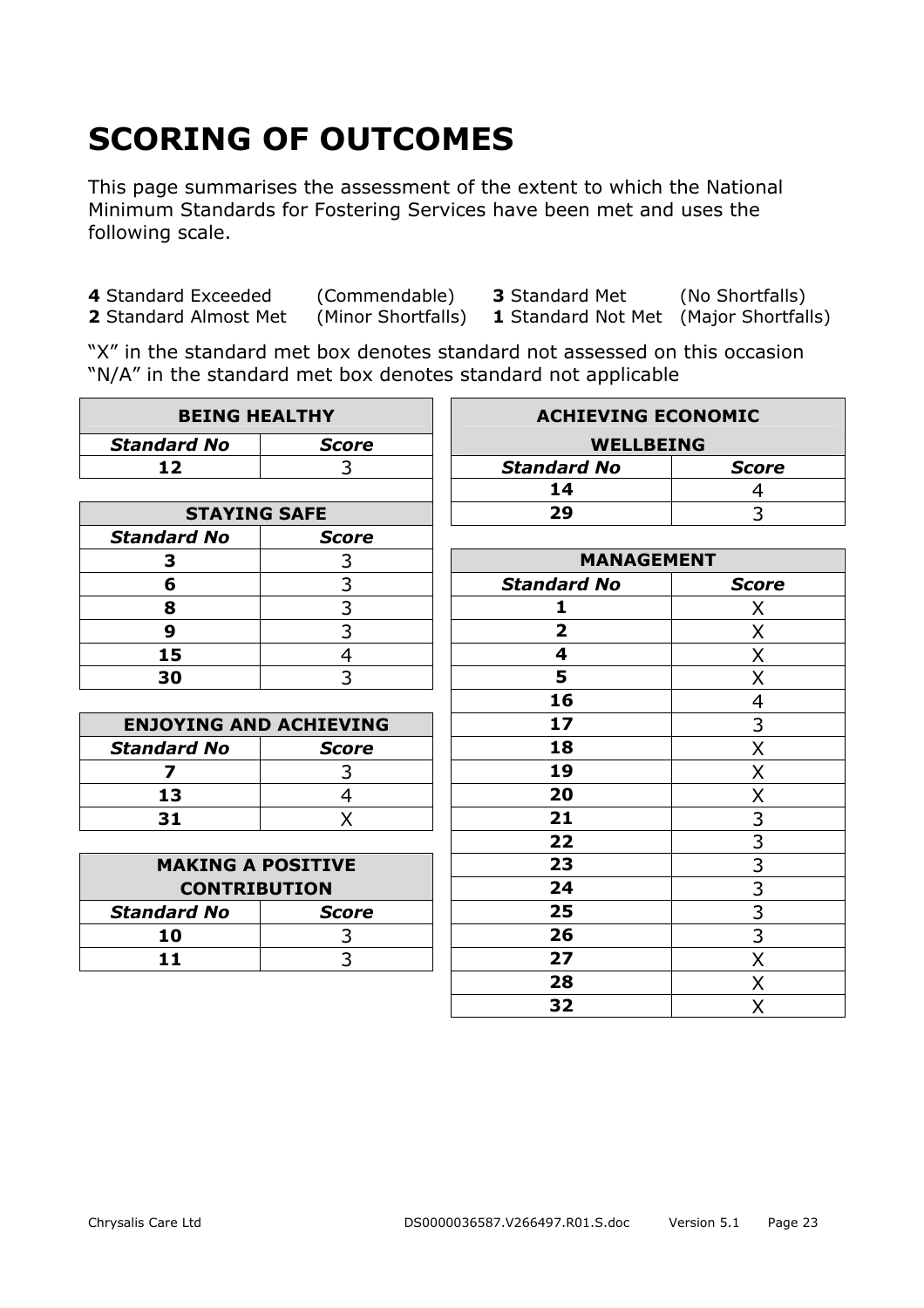#### **STATUTORY REQUIREMENTS**

This section sets out the actions, which must be taken so that the registered person/s meets the Care Standards Act 2000, Fostering Services Regulations 2002 and the National Minimum Standards. The Registered Provider(s) must comply with the given timescales.

| No. | Standard        | Regulation | Requirement                                                                                                                                                                                                                                                                                   | Timescale<br>for action |
|-----|-----------------|------------|-----------------------------------------------------------------------------------------------------------------------------------------------------------------------------------------------------------------------------------------------------------------------------------------------|-------------------------|
| 1.  | <b>FS12</b>     | 17(3)(b)   | The Registered Person must<br>ensure that foster carers are<br>aware of the arrangements for<br>giving consent to a child's<br>medical treatment, specifically<br>medical consent must be sought<br>from the placing social worker in<br>each case (Restated<br><b>Requirement - previous</b> | 05/05/06                |
| 2.  | FS <sub>6</sub> | 11(a)      | timescale 29/04/05 not met)<br>The welfare of children placed<br>with foster carers is safeguarded<br>and promoted at all times,<br>specifically the home is free of<br>avoidable hazards and each child<br>has privacy and space<br>appropriate to his age and<br>development.               | 05/05/06                |

#### **RECOMMENDATIONS**

These recommendations relate to National Minimum Standards and are seen as good practice for the Registered Provider/s to consider carrying out.

| No. | Refer to | <b>Good Practice Recommendations</b> |
|-----|----------|--------------------------------------|
|     | Standard |                                      |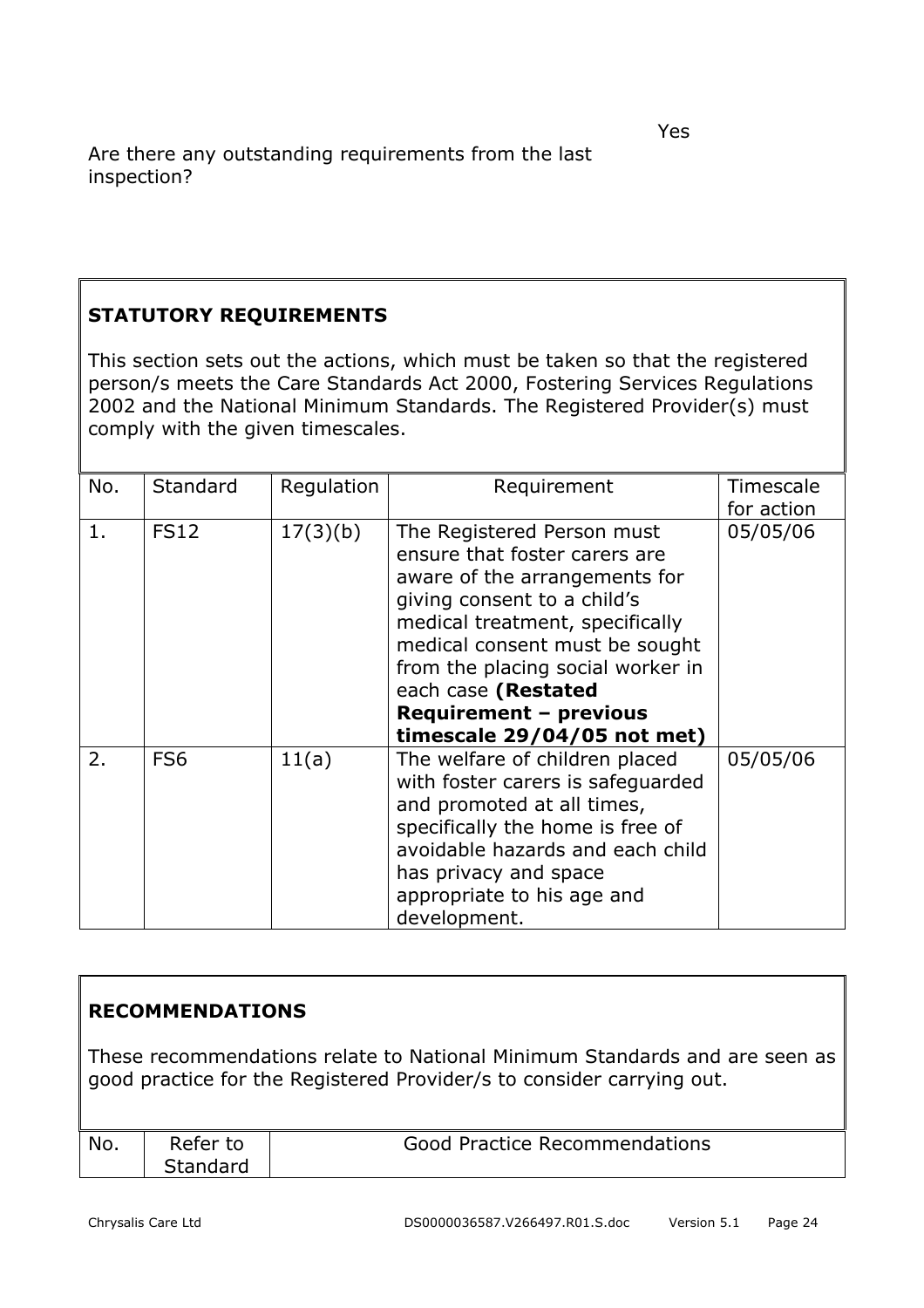|    | FS <sub>8</sub> | It is recommended that no placements be made for first<br>time carers outside of their registration category.                                                                                          |
|----|-----------------|--------------------------------------------------------------------------------------------------------------------------------------------------------------------------------------------------------|
| 2. | FS <sub>9</sub> | It is recommended that the supervising social worker go<br>through the policy manual with a new carer, directing<br>them to policies that may be most pertinent to them.                               |
| 3. | <b>FS30</b>     | It is recommended that the agency identify a maximum<br>timescale after which a review must be brought to Panel.<br>Alternatively an addendum report should be prepared, to<br>update the information. |
| 4. | <b>FS11</b>     | It is recommended that staff in Children's Services be<br>considered to advocate for children who wish to make a<br>complaint.                                                                         |
| 5. | <b>FS25</b>     | It is recommended that revised policies are dated and a<br>further review date set.                                                                                                                    |